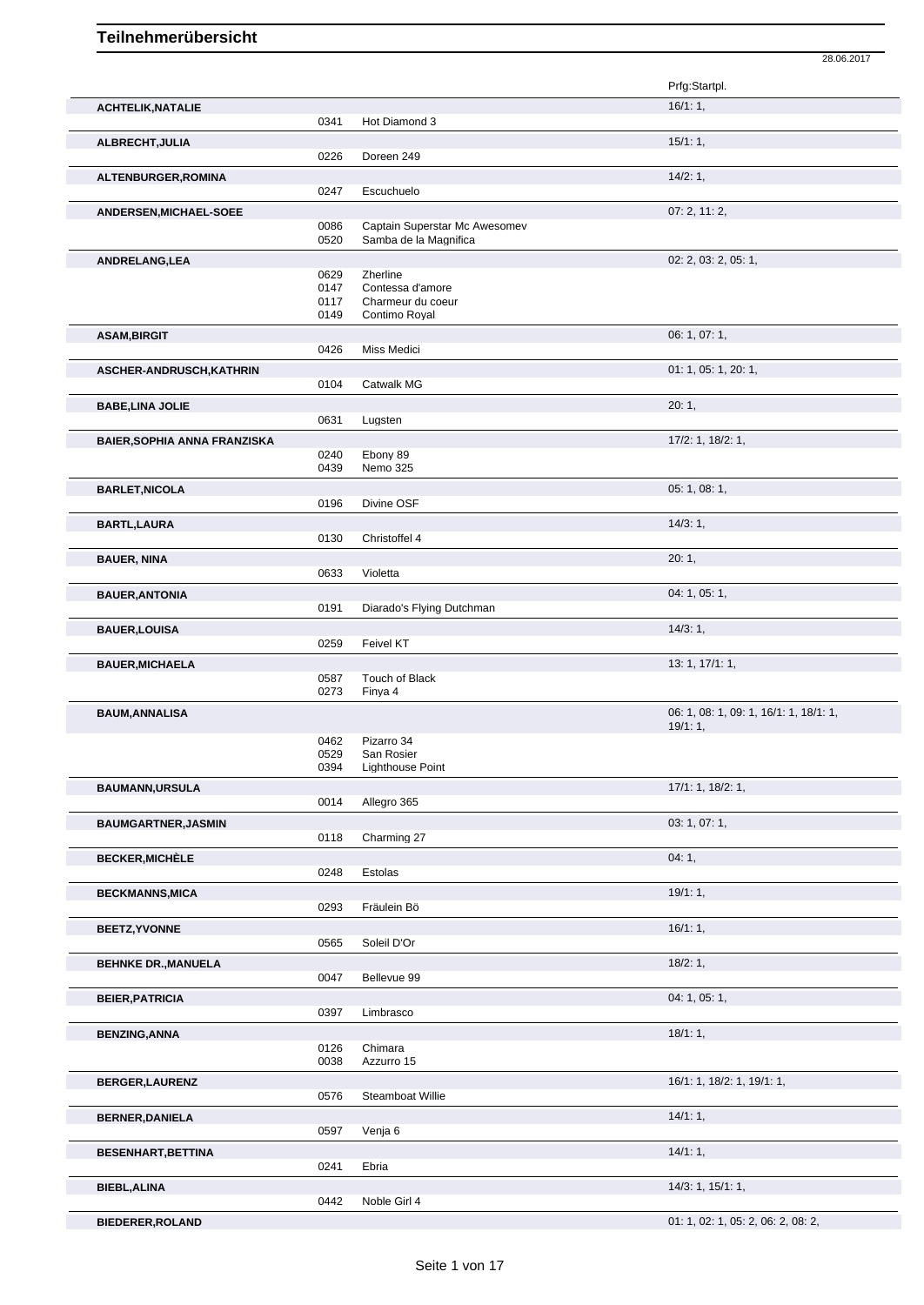Prfg:Startpl. 0065 C'est la Vie 139 0145 Concoubine 3<br>0083 Caprivi RB Caprivi RB **BIGGEN,LINDA** 05: 1, 14/3: 1, 0552 Sexy Boy M **BIRNBAUM,REBECCA** 13: 1, 0345 Hüttenzauber V **BITZER,STEPHANIE** 06: 1, 07: 2, 0596 Velvet 79<br>0098 Casino Ro Casino Royale 14 **BLESSING DR.,SUSANNE** 16/1: 1, 19/1: 1, 19/1: 1, 19/1: 1, 19/1: 1, 19/1: 1, 19/1: 1, 19/1: 1, 19/1: 1, 19/1: 1, 19/1: 1, 19/1: 1, 19/1: 1, 19/1: 1, 19/1: 1, 19/1: 1, 19/1: 1, 19/1: 1, 19/1: 1, 19/1: 1, 19/1: 1, 19/1: 1, 1 0252 Falstermeyer **BLESSING, MARC-OLIVER** 16/1: 1, 19/1: 1, 19/1: 1, 19/1: 1, 19/1: 1, 19/1: 1, 19/1: 1, 19/1: 1, 19/1: 1, 19/1: 1, 19/1: 1, 19/1: 1, 19/1: 1, 19/1: 1, 19/1: 1, 19/1: 1, 19/1: 1, 19/1: 1, 19/1: 1, 19/1: 1, 19/1: 1, 19/1: 1, 0166 Dagon S<br>0067 Ca va Se Ca va Seul **BLUEMEL,JUDICA** 17/1: 1, 0616 Willoughby 11<br>0016 Ambra 103 Ambra 103 **BOCHMANN,FIONA** 14/2: 1,<br>
0370 Königskrümel Königskrümel **BOEHM DR.,BRIGITTE** 12: 1, 0204 Dolphin's Bay Dolphin's Bay **BOEHM,SIMONE** 19/1: 1, **19/1: 1, DAMAGE 19/1: 1, DAMAGE 19/1: 1, DAMAGE 19/1: 1, CONFIDENT** 19/1: 1, Ritter-Sport 2 **BOGNER,JULIA** 05: 1, 14/2: 1, 0469 Quasi Quantensprung<br>0458 Pinarello 2 0458 Pinarello 2<br>0610 Weiße Mac Weiße Magie **BORRIELLO,GIUSEPPE** 03: 2, 06: 1, 07: 2, 11: 2, 12: 1, 0569 Sonny crocket 2 0572 St. Noir Une Diamm d'Evora **BOUDAMGHA, EMILY SARRA** 05: 1, 0102 Catapult 14 Catapult 14 **BRANDHOFER, MAGDALENA** 14/2: 1, 0493 Rock my heart **BRAUN,MATTHIAS** 05: 1, 18/2: 1, 0322 Hatschipuh 3 **BRAUN, SABINE** 14/1: 1, 0322 Hatschipuh 3 **BRAUNEGGER,CLEMENS** 13: 1, 2004 0367 King George BR **BREITH, KRISTINA** 14/1: 1, 20125 Chiede il Vento 0125 Chiede il Vento<br>0108 Celtic Midnight Celtic Midnight Sun **BRENSKE,CARLIN** 04: 1, 04: 1, 04: 1, 04: 1, 04: 1, 04: 1, 04: 1, 04: 1, 04: 1, 04: 1, 04: 1, 04: 1, 04: 1, 04: 1, 04: 1, 04: 1, 04: 1, 04: 1, 04: 1, 04: 1, 04: 1, 04: 1, 04: 1, 04: 1, 04: 1, 04: 1, 04: 1, 04: 1, 04: 1, 04 0320 Hanjo 8 **BROMBERGER,MARLENE** 20: 1, Lettenhofs Nitribitt **BRUEHSCHWEIN DR.,ANDREAS DECALL ASSESSED ASSOCIATES AND RELATIONS OF A SECOND ACCEPT OF A SECOND ACCEPT OF A SECOND ACCEPT OF A SECOND ACCEPT OF A SECOND ACCEPT OF A SECOND ACCEPT OF A SECOND ACCEPT OF A SECOND ACCEPT O** 0144 Concira<br>0153 Corillo 0153 Corillo<br>0111 Cetina Cetina 2 **BUCHBERGER,SANDRA** 16/1: 1, 19/1: 1, 19/1: 1, 19/1: 1, 19/1: 1, 19/1: 1, 19/1: 1, 19/1: 1, 19/1: 1, 19/1: 1, 19/1: 1, 19/1: 1, 19/1: 1, 19/1: 1, 19/1: 1, 19/1: 1, 19/1: 1, 19/1: 1, 19/1: 1, 19/1: 1, 19/1: 1, 19/1: 1, 19/1 Dolce Faniente **BUDSCHINSKI,STEFAN** 16/1: 1, 18/1: 1, 18/1: 1, 18/1: 1, 18/1: 1, 18/1: 1, 18/1: 1, 18/1: 1, 18/1: 1, 18/1: 1, 19/1: 1, 19/1: 1, 19/1: 1, 19/1: 1, 19/1: 1, 19/1: 1, 19/1: 1, 19/1: 1, 19/1: 1, 19/1: 1, 19/1: 1, 19/1: 1, 19/ Simba 89 0129 Chococino 3 **BURGSTALLER,TANJA** 13: 1, 0525 San Amour's Sanssouci **BURKHART,LEA** 14/3: 1, 0069 Calata 8 **BUSER,CLAUDIA** 17/2: 1, 18/1: 2, 0378 Latino's Heart **CHRASTNY, MAXIMILIANE** 15/2: 1, 0621 Wolkentraum 18 **CHRISTIANSEN,ANNE** 15/2: 1, 17/2: 1, 18/1: 1,

28.06.2017

0617 Willy the Kid 3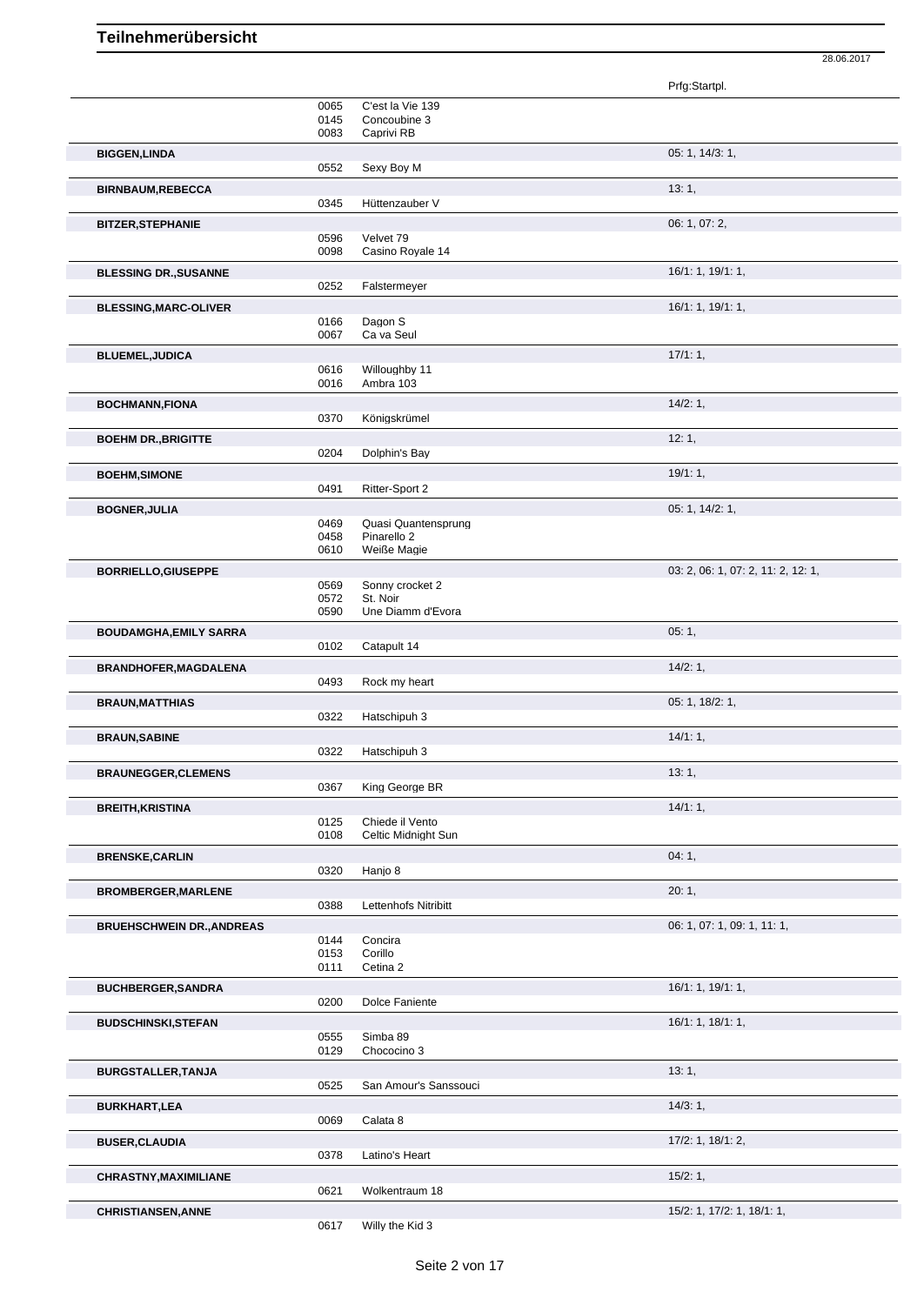|                             |              |                               | 28.06.2017                                |
|-----------------------------|--------------|-------------------------------|-------------------------------------------|
|                             |              |                               | Prfg:Startpl.                             |
| <b>COMMENTZ,FABIANA</b>     | 0028         | Anthony 97                    | 05: 1, 08: 1,                             |
| <b>CSERY, GIOVANNA</b>      |              |                               | 05: 1, 06: 1, 08: 1,                      |
|                             | 0468         | Quashi                        |                                           |
| DANESHJOO, ANAHITA          | 0160         | <b>CSI Cheerleader</b>        | 17/2:1,                                   |
| DANNER, MICHAELA            | 0622         | Wondino                       | 14/1:1,                                   |
| <b>DASCH, BETTINA</b>       |              |                               | 08: 1, 09: 1,                             |
|                             | 0375         | Lantus Ask                    | 04: 1, 05: 1,                             |
| DEHARDE, NICOLA             | 0289         | Forsythia                     |                                           |
| DEMMELMEIER, KONSTANZE      | 0142         | Con el Corazon                | 08:1,                                     |
| DENGL, STEPHANIE            | 0050         | Ben Capricho                  | 12: 1, 14/1: 1,                           |
| DIETERT, CHRISTIANE         |              |                               | 16/1:1,                                   |
|                             | 0328         | Her Highness 7                |                                           |
| <b>DIRNAICHNER, LISA</b>    | 0619         | Winnetou 968                  | $14/2:1$ ,                                |
| DOPF, HANNAH                | 0474         |                               | 16/1: 1, 18/1: 1,                         |
|                             |              | Quirina 22                    | 12: 1, 14/3: 1,                           |
| DREVSTAD, SARAH             | 0503         | Rosalie 249                   |                                           |
| <b>DURIAN, INGA LUCIA</b>   | 0589         | Uluitoarea                    | 04: 1, 05: 1,                             |
| <b>EGNER, SABRINA</b>       |              |                               | 05: 1, 06: 1, 08: 1, 09: 1,               |
|                             | 0188         | Diamond Girl 23               |                                           |
| <b>EICHHORN, MANFRED</b>    | 0654         | Hollywood Star                | 16/1:1,                                   |
| EIDENSCHINK, FRANZISKA      | 0600         | Viraldi                       | 18/1:1,                                   |
| <b>EISERMANN, STEFANIE</b>  |              |                               | 16/1: 1, 18/1: 1, 19/1: 1,                |
|                             | 0167<br>0606 | Dagostino 15<br>Wallstreet 56 |                                           |
| ELLMAYR, JOHANNA            | 0212         |                               | 08: 1, 09: 1,                             |
| <b>ENGLBERGER, MICHAELA</b> |              | Don Karl 3                    | 14/2: 1, 15/1: 1,                         |
|                             | 0526         | San Carlos 3                  |                                           |
| FALTERMEIER, JULIA          | 0496         | Romina 394                    | 02: 1, 05: 1, 06: 1, 07: 1, 08: 1, 09: 1, |
|                             | 0101         | Cat Walk 2                    |                                           |
| FECKL, MARIA-MAGDALENA      | 0234         | Dubai 27                      | 18/1:1,                                   |
| FEDERAUER, MIRIAM           |              |                               | 04:1,                                     |
|                             | 0369         | Kismet 54                     |                                           |
| <b>FEICHTNER, ELISABETH</b> | 0382         | Layout 19                     | 19/1:1,                                   |
| <b>FEICHTNER, JULIA</b>     |              |                               | 06: 1, 07: 1, 09: 1, 11: 1,               |
|                             | 0077         | Candy 672                     | 06: 2, 07: 1, 09: 2, 11: 1,               |
| <b>FEICHTNER, MARINUS</b>   | 0392         | Liam 12                       |                                           |
|                             | 0112         | Chacariba                     |                                           |
| <b>FELLER, GILDA</b>        | 0534         | Sando 80                      | 05:1,                                     |
| FERTL, BIANCA               | 0448         | Pagena 77                     | 17/1: 1, 18/2: 1,                         |
| FIEDERER-SELES,UTE          |              |                               | 12: 2, 13: 1, 16/1: 1, 19/1: 1,           |
|                             | 0227<br>0508 | Doreen 263<br>Royal Painted   |                                           |
|                             | 0255         | Farinelli 28                  |                                           |
| <b>FISCHER, ANDREA</b>      | 0269         | Finchen 63                    | 08: 1, 09: 1,                             |
|                             | 0097         | Casino Royal 25               |                                           |
| <b>FLEISCHER, CAROLIN</b>   | 0377         | Latika 4                      | 13: 1, 17/1: 1,                           |
|                             |              |                               |                                           |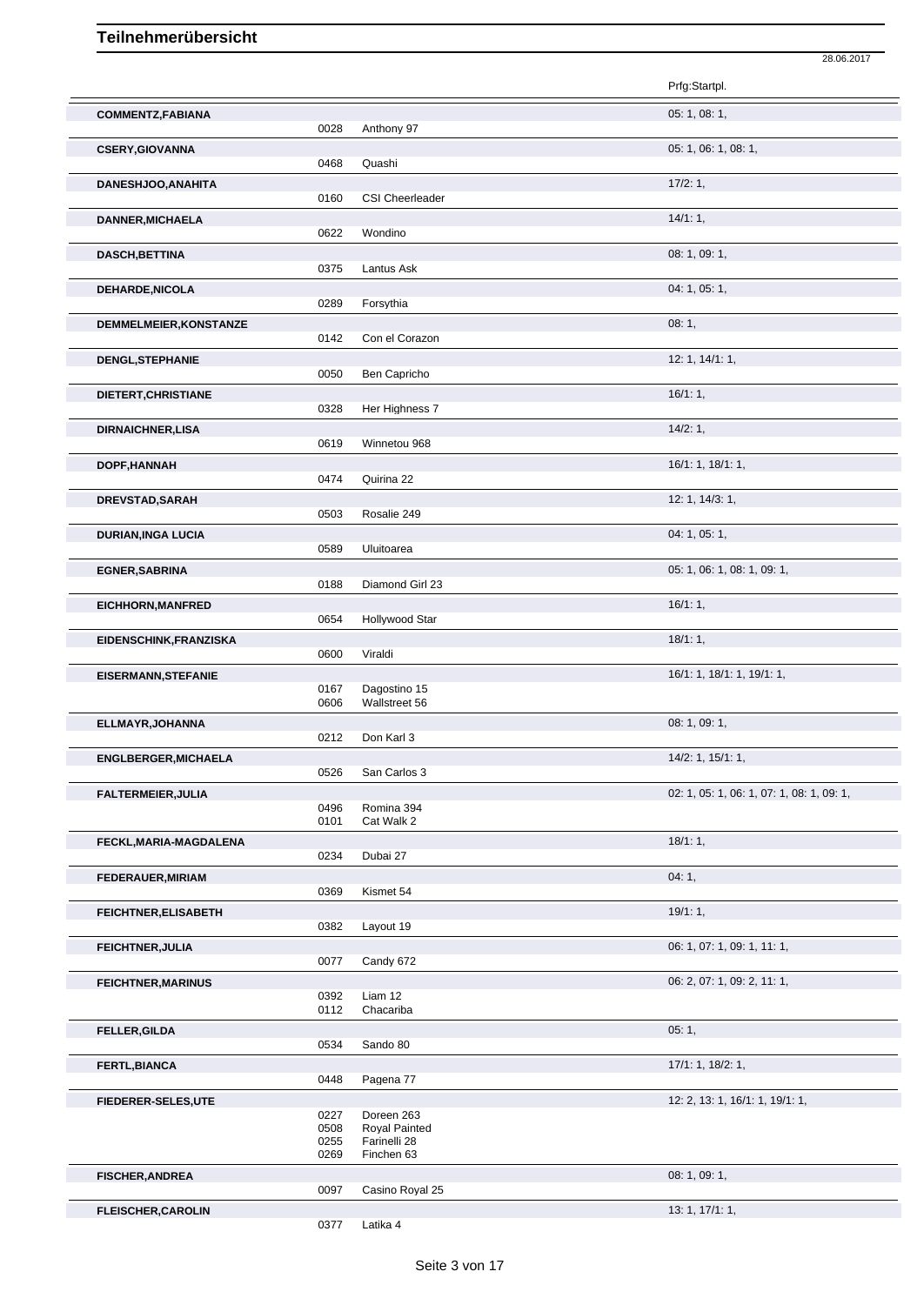Prfg:Startpl. 0471 Quel-Doudou **FLEISCHER,ERICH** 06: 1, 0420 Magic Moments 7 **FLUEGEL,MICHAELA** 05: 1, 14/2: 2, 15/1: 1, 0628 Zampano Liberty<br>0523 Samino 2 Samino 2 0036 Avelino Ass **FLUHR,JOACHIM** 16/1: 1, 19/1: 1, 19/1: 1, 19/1: 1, 19/1: 1, 19/1: 1, 19/1: 1, 19/1: 1, 19/1: 1, 19/1: 1, 19/1: 1, 19/1: 1, 19/1: 1, 19/1: 1, 19/1: 1, 19/1: 1, 19/1: 1, 19/1: 1, 19/1: 1, 19/1: 1, 19/1: 1, 19/1: 1, 19/1: 1, 0625 Wyonette 5 **FOLGER,ANTONIA** 20: 1, 0642 Dirko **FRANK,SANDRA** 14/3: 1, 2008 14/3: 1, 2008 14/4/3: 1, 2009 14/4/3: 1, 2009 14/4/4: 22 0398 Limes 22<br>0638 Porsche 2 Porsche 26 **FRANK,STEPHANIE** 18/2: 1, 19/1: 1, 0398 Limes 22 **FREUDLSPERGER, SARAH** 18/2: 1, 20065 Kharim 4 20065 2007 18/2: 1, 20086 2016 Kharim 4 **FREYTAG, PATRICIA** 19/1: 1, 19/1: 1, 19/1: 1, 19/1: 1, 19/1: 1, 19/1: 1, 19/1: 1, 19/1: 1, 19/1: 1, 19/1: 1, 19/1: 1, 19/1: 1, 19/1: 1, 19/1: 1, 19/1: 1, 19/1: 1, 19/1: 1, 19/1: 1, 19/1: 1, 19/1: 1, 19/1: 1, 19/1: 1, 19/1 Bardolino 28 **FRISCHHUT,LAURA** 15/1: 1, 2008 14: 1, 2008 15: 1, 2008 15: 1, 2008 15: 1, 2008 15: 1, 2009 15: 1, 2009 15: 1, 2009 15: 1, 2009 15: 1, 2009 15: 1, 2009 15: 2009 15: 2009 15: 2009 15: 2009 15: 2009 15: 2009 15: 2009 15: 200 Laurice 8 **FRITZSCH,MICHAEL** 01: 1, 02: 1, 02: 1, 02: 1, 02: 1, 02: 1, 02: 1, 02: 1, 02: 1, 02: 1, 02: 1, 02: 1, 02: 1, 02: 1, Daaje **FUERST,STEFAN** 12: 1, Kingston 44 **GEIGER,BETTINA** 14/2: 1, 0190 Diarada 8<br>0131 Ciao Bella Ciao Bella 16 **GEISELBRECHTINGER DR.,ANGE** 05: 1, **05: 1,** 05: 1, 05: 1, 05: 1, 05: 1, 05: 1, 05: 1, 05: 1, 05: 1, 05: 1, 05: 1, 05: 1, 05: 1, 05: 1, 05: 1, 05: 1, 05: 1, 05: 1, 05: 1, 05: 1, 05: 1, 05: 1, 05: 1, 05: 1, 05: 1, 05: 1, 05 0567 Soniador **GEISELBRECHTINGER,TOM** 04: 1, 05: 1, 14/3: 1, 0502 Rosa Poranna **GERLING DR.,NICOLE** 14/1: 1, 0460 Pirata V **GERSDORFF,LAURA VON** 14/1: 1, 15/2: 1, 0540 Sarina 273 **GESSL,SUSANNE** 14/2: 1, 0437 Navaro 55 **GOCK,MEIKE** : 0, 0635 Ferstlhof's Piccadilly **GOECKE,DANIELA** 13: 1,<br>
0152 Cordoba 69 Cordoba 69 **GOEHLER, CRISTINA** 16/1: 1, 18/1: 1, 19/1: 1, 19/1: 1, 19/1: 1, 19/1: 1, 19/1: 1, 19/1: 1, 19/1: 1, 19/1: 1, 19/1: 1, 19/1: 1, 19/1: 1, 19/1: 1, 19/1: 1, 19/1: 1, 19/1: 1, 19/1: 1, 19/1: 1, 19/1: 1, 19/1: 1, 19/1: 1, 19/1 0592 Unisono 8<br>0335 His Highlig His Highlight 11 **GOLDMANN,MAIA FEE** : 0, **GRAETZLMAIER, JULIA** 14/2: 1, 2019 Amica Mea 3 Amica Mea 3 **GRAF, MONA TERESA** 14/3: 1, 2012 0475 Quiztime **Quiztime GREIFFENBERG, MICHAEL** 1, 1991: 1, 1992: 1, 1992: 1, 1993: 1, 1994: 1, 1994: 1, 1994: 1, 1994: 1, 1994: 1, 1994: 1, 1994: 1, 1994: 1, 1994: 1, 1994: 1, 1994: 1, 1994: 1, 1994: 1, 1994: 1, 1994: 1, 1994: 1, 1994: 1, 1994: 0211 Don Galino **GRIESSER,GINA-MARIE** 04: 1, 0032 Attila 613 **GRILL,LENA** 06: 1, 07: 1, 0476 Rabiata 3 **GROSS, SIMONE** 16/1: 1, 19/1: 1, 19/1: 1, 19/1: 1, 19/1: 1, 19/1: 1, 19/1: 1, 19/1: 1, 19/1: 1, 19/1: 1, 19/1: 1, 19/1: 1, 19/1: 1, 19/1: 1, 19/1: 1, 19/1: 1, 19/1: 1, 19/1: 1, 19/1: 1, 19/1: 1, 19/1: 1, 19/1: 1, 19/1: 1, 0161 Cubano 4 **GROSSERICHTER DR.,UTA** 19/1: 1, 0250 Fabious **GROTLOH,FRANZISKA** 15/1: 1, 0175 Dark Moon 12 **GRUENDLER,VANESSA** 15/2: 1, 17/2: 1, 18/1: 1,

28.06.2017

0243 Ehrenzauber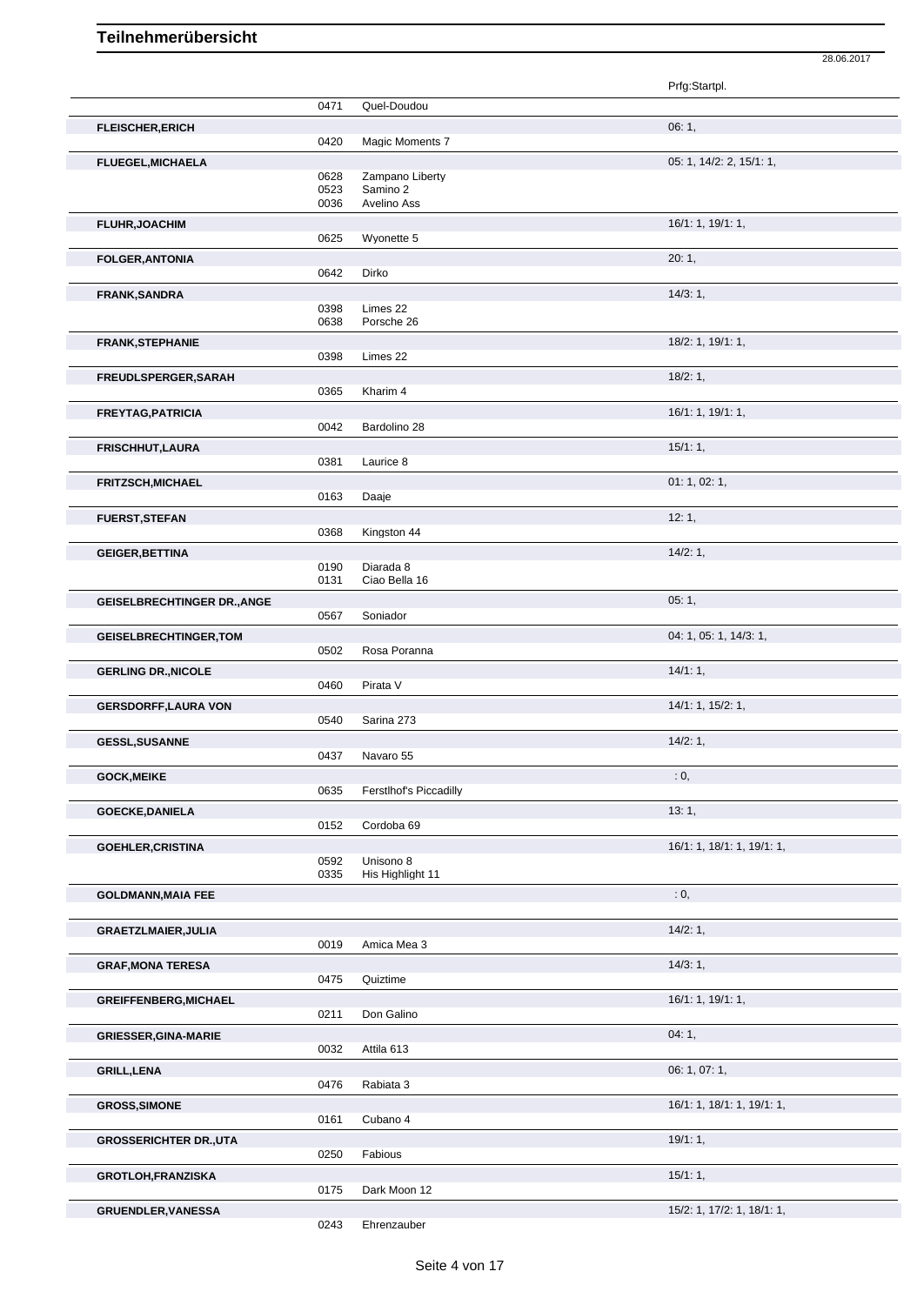|                                 |              |                                       | Prfg:Startpl.                     |
|---------------------------------|--------------|---------------------------------------|-----------------------------------|
| <b>GRUENER, KATJA</b>           |              |                                       | 12: 1, 14/2: 1,                   |
|                                 | 0321         | Hankook                               |                                   |
| <b>GRUENER, MARINA</b>          |              |                                       | 04: 1, 05: 1,                     |
|                                 | 0134         | Classic's Cascari                     |                                   |
|                                 | 0321         | Hankook                               |                                   |
| <b>GSCHWENDTNER,TAMARA</b>      |              |                                       | 06: 2, 07: 2, 11: 1,              |
|                                 | 0004<br>0300 | Aces High 2<br>Gangster 87            |                                   |
|                                 |              |                                       |                                   |
| <b>GUENDEL, LUISA ELISABETH</b> | 0221         | Donna Ricosa                          | 14/3:1,                           |
|                                 |              |                                       |                                   |
| <b>GUETTER, NINETTE</b>         | 0251         | Faghira 2                             | 18/1:1,                           |
|                                 |              |                                       |                                   |
| <b>HAAG, JOSEF</b>              | 0292         | Frankengold T                         | 16/1:1,                           |
|                                 |              |                                       |                                   |
| <b>HAAS, MELANIE</b>            | 0428         | Monbijou de Lully                     | 19/1:1,                           |
|                                 |              |                                       |                                   |
| <b>HAECKEL, JASMIN</b>          | 0054         |                                       | 14/3:1,                           |
|                                 |              | Biene Maja 20                         |                                   |
| HAHNEL, ANTONIA-CHARLOTTE       |              |                                       | $14/1:1$ ,                        |
|                                 | 0236         | Dulcessa                              |                                   |
| HALBRITTER, ANDREA              |              |                                       | 04: 1, 14/1: 1, 15/2: 1,          |
|                                 | 0628         | Zampano Liberty                       |                                   |
| HALFTER, KATHARINA              |              |                                       | 01: 1, 12: 2,                     |
|                                 | 0294<br>0181 | Fräulein von H<br>Delight 63          |                                   |
|                                 |              |                                       |                                   |
| <b>HAMBERGER, JULIA SARAH</b>   | 0206         | Dompteur 32                           | 12: 1, 13: 1, 16/1: 2, 18/1: 2,   |
|                                 | 0347         | Ibikon's Quanto Costa BB              |                                   |
|                                 | 0566         | Solitaer BB                           |                                   |
|                                 | 0208         | Don Corleone 28                       |                                   |
|                                 | 0559<br>0176 | Sir Davidoff<br>Dauphin 31            |                                   |
|                                 | 0235         | Ducati 25                             |                                   |
|                                 | 0232         | Draufgänger 8                         |                                   |
| <b>HANDTE, ANNA-LISA</b>        |              |                                       | 19/1:1,                           |
|                                 | 0383         | Le Douzieme                           |                                   |
| HANSER, TATJANA                 |              |                                       | 05:1,                             |
|                                 | 0081         | Caprice 519                           |                                   |
| HAPFELMEIER, LARA               |              |                                       | 15/1: 1, 17/2: 1,                 |
|                                 | 0115         | Chardonnay 96                         |                                   |
| <b>HARTMANN, CAROLINE</b>       |              |                                       | 12:1.                             |
|                                 | 0450         | Paradise 17                           |                                   |
| <b>HARTMANN, MARION</b>         |              |                                       | 04:1,                             |
|                                 | 0418         | Lupilora                              |                                   |
| <b>HEILMAIER, THOMAS</b>        |              |                                       | 18/2:1,                           |
|                                 | 0044         | Bejavue                               |                                   |
| <b>HEINZ, DANIELA</b>           |              |                                       | 12: 1, 16/1: 1, 18/1: 1, 19/1: 1, |
|                                 | 0501         | Roque Santa Cruz S                    |                                   |
|                                 | 0609<br>0594 | Weiglschwaigs Burberry<br>Vangelis 12 |                                   |
|                                 |              |                                       |                                   |
| <b>HEINZ, GABI</b>              | 0492         | Rixa GS                               | 19/1:1,                           |
|                                 |              |                                       |                                   |
| HELMBERGER, HELMUT              | 0535         | Santa GB                              | 05: 1, 10: 1,                     |
|                                 |              |                                       |                                   |
| <b>HENDRICKS, SABINE</b>        | 0127         | Chine                                 | 12:1,                             |
|                                 |              |                                       |                                   |
| <b>HERRMANN, NINA</b>           | 0646         | Copa Cabana 22                        | 11:1,                             |
|                                 |              |                                       |                                   |
|                                 |              |                                       |                                   |
| HERRMANN, STEFANIE-DOROTHEA     |              |                                       | 13: 1, 17/2: 1,                   |
|                                 | 0275         | Fiona la douce                        |                                   |
|                                 | 0012<br>0230 | Allegra 188<br>Dossefürst K           |                                   |
|                                 |              |                                       |                                   |
| <b>HERTRICH,FRANZISKA</b>       | 0464         | Prima Prada                           | 05: 1, 14/3: 2,                   |
|                                 | 0059         | Bond 17                               |                                   |
|                                 | 0362         | Karus 4                               |                                   |
| <b>HERTRICH, SILKE</b>          | 0627         | Zak 6                                 | 17/1:1,                           |

28.06.2017

Zak 6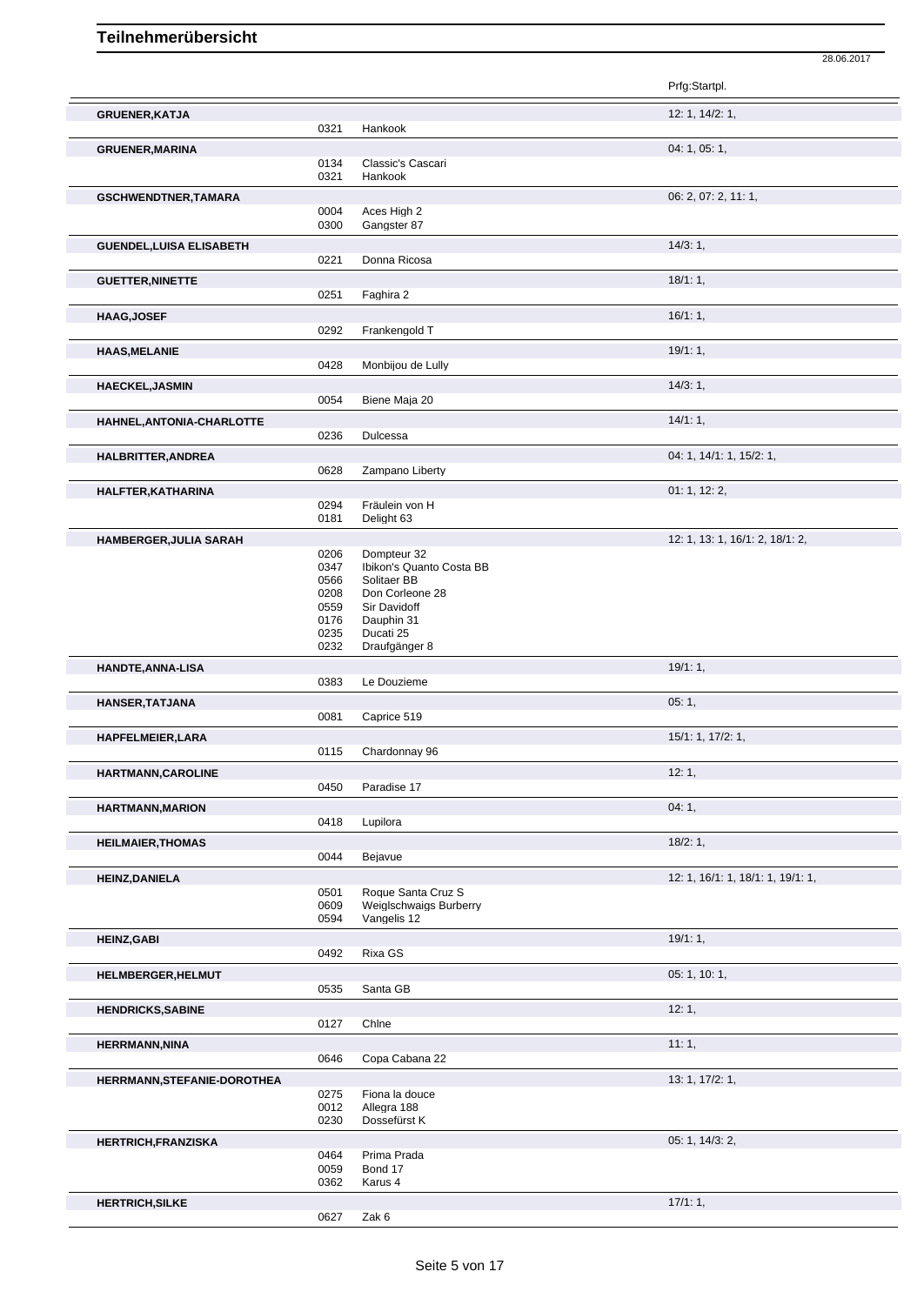28.06.2017 Prfg:Startpl.

| HERZOG, CONSTANZE            |              |                                      | 16/1: 1, 18/1: 1,                         |
|------------------------------|--------------|--------------------------------------|-------------------------------------------|
|                              | 0354         | James Bond RA                        |                                           |
| <b>HINTERHOLZER, MONIKA</b>  |              |                                      | 15/2: 1, 18/2: 1,                         |
|                              | 0431         | Montepicco                           |                                           |
|                              |              |                                      |                                           |
| <b>HINTERMAIER, ANNA</b>     | 0078         | Canto's Camparo                      | 05: 1, 08: 1,                             |
|                              |              |                                      |                                           |
| <b>HOECHTL, JUTTA</b>        |              |                                      | 16/1: 1, 19/1: 1,                         |
|                              | 0199         | Doc Bolero                           |                                           |
| HOELSCHER, ISABEL            |              |                                      | 03:1,                                     |
|                              | 0558         | Simply Flora                         |                                           |
| <b>HOELZEL, NICOLE</b>       |              |                                      | 15/1: 1, 17/2: 1,                         |
|                              | 0623         | Wünsch Dir Was 4                     |                                           |
|                              |              |                                      |                                           |
| <b>HOELZL, SOPHIE</b>        |              |                                      | $18/2:1$ ,                                |
|                              | 0583         | <b>Sweet Success</b>                 |                                           |
| <b>HOFMANN, BENEDIKT</b>     |              |                                      | 16/1: 1, 19/1: 1,                         |
|                              | 0603         | Wallander 11                         |                                           |
|                              | 0577         | Sterntaler 49                        |                                           |
|                              | 0283         | Florex 3                             |                                           |
| <b>HOFMANN, BETINA</b>       |              |                                      | 17/2: 1, 18/2: 1,                         |
|                              | 0353         | Jabulani                             |                                           |
|                              | 0379         | Laudabila 3                          |                                           |
|                              | 0034         | Avanti MM                            |                                           |
| HOFMANN, FRANZISKA           |              |                                      | 16/1: 1, 19/1: 1,                         |
|                              | 0603         | Wallander 11                         |                                           |
|                              | 0577         | Sterntaler 49                        |                                           |
|                              | 0283         | Florex 3                             |                                           |
| HOFMANN, KATJA               |              |                                      | 15/2:1,                                   |
|                              | 0353         | Jabulani                             |                                           |
|                              | 0034         | Avanti MM                            |                                           |
| <b>HOFMANN, SEBASTIAN</b>    |              |                                      | 16/1: 1, 19/1: 1,                         |
|                              | 0603         | Wallander 11                         |                                           |
|                              | 0173         | Dark Danubia 2                       |                                           |
|                              |              |                                      | 19/1:1,                                   |
| HOHENZOLLERN-BRENSKE, VALE   | 0201         | Dolce Vieta Newland                  |                                           |
|                              |              |                                      |                                           |
| <b>HOLZER, LEAH CARLA</b>    |              |                                      | 16/1: 1, 18/1: 1, 19/1: 1,                |
|                              | 0391         | Leyla 18                             |                                           |
|                              | 0605<br>0543 | Wallesko 3<br>Scarlett 619           |                                           |
|                              | 0195         | Diorella 50                          |                                           |
|                              |              |                                      |                                           |
| <b>HOLZSCHUH, PETRA</b>      |              | Gran Grosso                          | 06: 1, 08: 1, 09: 1, 18/2: 1,             |
|                              | 0315<br>0458 | Pinarello 2                          |                                           |
|                              | 0309         | Gold Feeling                         |                                           |
|                              | 0562         | Sir Snoopy 6                         |                                           |
|                              |              |                                      | 12:1,                                     |
| <b>HOPFNER, CHRISTINE</b>    | 0407         | Lorentins Lausbub                    |                                           |
|                              |              |                                      |                                           |
| <b>HORN, KATHRIN</b>         |              |                                      | 16/1: 1, 19/1: 1,                         |
|                              | 0484         | Ricardo NB                           |                                           |
| <b>HOVERATH, SOPHIE</b>      |              |                                      | 04:1,                                     |
|                              | 0452         | Pauline 361                          |                                           |
| <b>HUBER, EDITH</b>          |              |                                      | 19/1:1,                                   |
|                              | 0363         | Katlaya                              |                                           |
|                              |              |                                      |                                           |
| <b>HUBER, MARTINA</b>        |              |                                      | 05: 2, 06: 1, 08: 2,                      |
|                              | 0651<br>0650 | Isidor 55<br>Arabell's Candlelight H |                                           |
|                              |              |                                      |                                           |
| <b>HUBER, VERENA</b>         |              |                                      | 19/1:1,                                   |
|                              | 0479         | Raseda                               |                                           |
|                              | 0366<br>0264 | Kimbaya<br>Fernando Piccolo          |                                           |
|                              |              |                                      |                                           |
| <b>HUEMPFNER DR., STEFAN</b> |              |                                      | 12: 1, 16/1: 1, 19/1: 1,                  |
|                              | 0169         | Dalina 52                            |                                           |
|                              | 0271         | Finlex                               |                                           |
| <b>HUETTL, MARKUS</b>        |              |                                      | 01: 2, 02: 1, 03: 1, 06: 1, 07: 2, 09: 1, |
|                              |              |                                      | 11: 2, 13: 1,                             |
|                              | 0614         | What about me 2                      |                                           |
|                              | 0026         | Anthary                              |                                           |
|                              | 0360         | Kalifornia Cation                    |                                           |
|                              | 0119         | <b>Cheeky Nekita</b>                 |                                           |
|                              |              |                                      |                                           |
|                              | 0123         | Chico 947                            |                                           |
|                              | 0342<br>0114 | Hot Fernando<br>Channa 3             |                                           |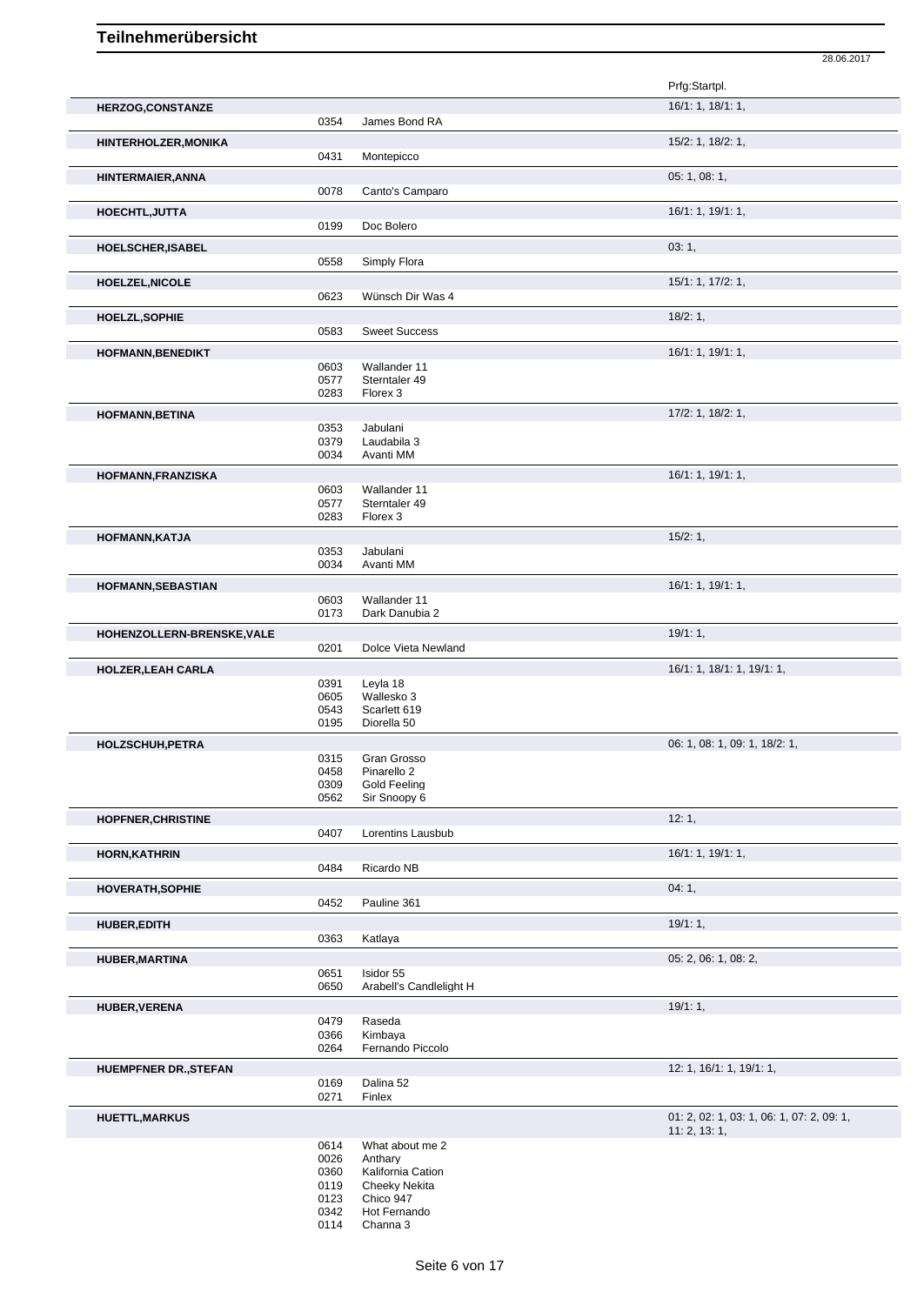|                            |              |                           | Prfg:Startpl.                     |
|----------------------------|--------------|---------------------------|-----------------------------------|
|                            | 0595         | Velvet 116                |                                   |
| IN DER SCHMITTEN, KRISTINA |              |                           | 14/1: 1, 15/2: 1,                 |
|                            | 0046         | Belladonna 43             |                                   |
| <b>IPPISCH, SABRINA</b>    |              |                           | 14/3: 1, 15/1: 1,                 |
|                            | 0148         | Contigo i mio             |                                   |
| <b>ISSING, DOMENIKA</b>    |              |                           | 18/1: 1, 19/2: 1,                 |
|                            | 0483         | Ribadeo 2                 |                                   |
| <b>JAHNS, SKADI</b>        |              |                           | 12: 1, 13: 1,                     |
|                            | 0593         | Valentino vR              |                                   |
| <b>JAS, VITUS</b>          |              |                           | 06: 1, 07: 1, 11: 1,              |
|                            | 0286         | For Treasure              |                                   |
|                            | 0578         | Stuck on you              |                                   |
| <b>JAUD, THERESA</b>       |              |                           | 14/3:1,                           |
|                            | 0477         | Ramira PS                 |                                   |
| <b>JELL, ELISABETH</b>     |              |                           | 12: 1, 15/2: 1, 17/2: 1,          |
|                            | 0343         | Hubertus 62               |                                   |
|                            | 0470         | Quel Charmeur 5           |                                   |
| <b>JUCHELKA, BIRGIT</b>    |              |                           | 16/1:1,                           |
|                            | 0189         | Dianciera A               |                                   |
| KAFL, FRANZISKA            |              |                           | 16/1:1,                           |
|                            | 0513         | Rubiloh's Rednex          |                                   |
|                            | 0253         | Fancy Black Boy           |                                   |
| <b>KALTSTEIN, ALINA</b>    |              |                           | 19/2:1,                           |
|                            | 0312         | Grace Kelly 79            |                                   |
| KAMMERLOHER, MELANIE       |              |                           | : 0,                              |
|                            | 0268         | <b>Fidelis RS</b>         |                                   |
| <b>KAPSER, FRIEDRICH</b>   |              |                           | 17/2: 1, 18/1: 1,                 |
|                            | 0213         | Don Pavao                 |                                   |
|                            | 0285         | Flynn 27                  |                                   |
|                            | 0537         | Santorino 9               |                                   |
| KARL, JULIA                |              |                           | 13:1,                             |
|                            | 0324         | Heathrow                  |                                   |
| KARPF, CINDERELLA          |              |                           | 18/2:1,                           |
|                            |              |                           |                                   |
|                            | 0092         | Carolina 22               |                                   |
|                            |              |                           |                                   |
| <b>KASTIUS, CONSTANZE</b>  | 0614         | What about me 2           | 01: 1, 13: 1,                     |
|                            | 0026         | Anthary                   |                                   |
|                            | 0119         | <b>Cheeky Nekita</b>      |                                   |
|                            | 0123         | Chico 947                 |                                   |
|                            | 0342<br>0114 | Hot Fernando<br>Channa 3  |                                   |
|                            | 0595         | Velvet 116                |                                   |
|                            | 0089         | Carlchen 92               |                                   |
| <b>KENTER, ANNA</b>        |              |                           | 04:1,                             |
|                            | 0538         | Santos 734                |                                   |
| <b>KERNDL, SIMONE</b>      |              |                           | $15/2$ : 1, 17/1: 1,              |
|                            | 0512         | Rubens Royal 2            |                                   |
| <b>KERSCHER, PATRIK</b>    |              |                           | 04: 1, 05: 1, 08: 1,              |
|                            | 0634         | Cool Mans                 |                                   |
| <b>KERSIG, MARIE</b>       |              |                           | 15/1: 1, 17/1: 1,                 |
|                            | 0066         | C'est la vie 73           |                                   |
|                            | 0500         | Roosevelt 46              |                                   |
| <b>KESTLER, KATRIN</b>     |              |                           | $14/2$ : 1, $15/1$ : 1,           |
|                            | 0295         | Fred 64                   |                                   |
| KIRCHDOERFER, SABRINA      |              |                           | 12: 1, 16/1: 1, 18/1: 1, 19/2: 1, |
|                            | 0524         | Samurai K                 |                                   |
|                            | 0355         | Jarla K                   |                                   |
|                            | 0517         | Saladin K                 |                                   |
| <b>KIRCHSTETTER, DORIS</b> |              |                           | 15/2: 1, 17/1: 1, 18/2: 1,        |
|                            | 0599         | <b>VIP 17</b>             |                                   |
| KIVISTIK-STRANO,LIISI      |              |                           | 04:1,                             |
|                            | 0652         | Fiona Gas                 |                                   |
| <b>KLARER, NADINE</b>      |              |                           | 06: 1, 07: 1,                     |
|                            | 0002         | Abby 44                   |                                   |
| <b>KLEIN, TAMARA</b>       |              |                           | 13:1,                             |
|                            | 0060         | <b>Boston's Baltimore</b> |                                   |
| <b>KLEINERT, SUSANNE</b>   |              |                           | 16/1: 1, 18/2: 1, 19/2: 1,        |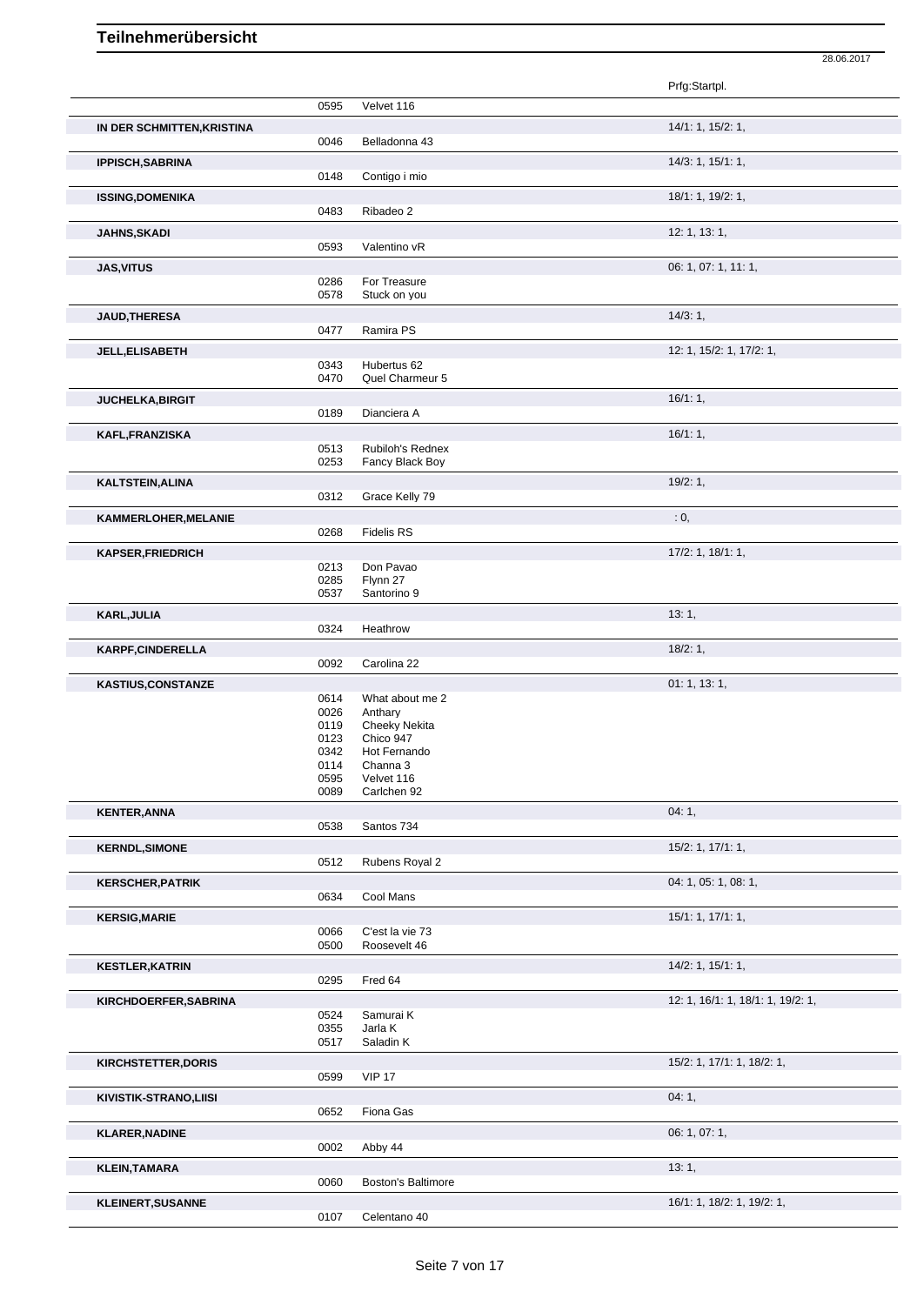|                              |              |                                        | Prfg:Startpl.                     |
|------------------------------|--------------|----------------------------------------|-----------------------------------|
| <b>KLUGE DR., NATASCHA</b>   |              |                                        | 15/2:1,                           |
|                              | 0072         | Calypso 444                            |                                   |
| <b>KNAUER DR., HELGA</b>     |              |                                        | 19/2:1,                           |
|                              | 0432         | Montyn Thyme                           |                                   |
| KNAUF, KATHARINA             |              |                                        | 14/2:1,                           |
|                              | 0339<br>0626 | Hollister 4<br>Zadorijke               |                                   |
| <b>KNOGLER, ELISABETH</b>    |              |                                        | 17/1: 1, 18/2: 1,                 |
|                              | 0084         | Captain Benjamin 2                     |                                   |
| <b>KOCH DR., STEPHANIE</b>   |              |                                        | 16/1: 1, 18/1: 1,                 |
|                              | 0436         | Nathalie 37                            |                                   |
| KOCH, ARIANE                 |              |                                        | 18/2:1,                           |
|                              | 0653         | Dirty Harry 60                         |                                   |
| <b>KOCH, MICHAELA VON</b>    |              |                                        | 12: 1, 13: 1, 19/2: 1,            |
|                              | 0192         | Didier Dheedene                        |                                   |
|                              | 0453         | Perlamoon                              |                                   |
| KOCH, TINA                   |              |                                        | 04: 1, 14/2: 1,                   |
|                              | 0313<br>0307 | Grace-Kelly 6<br>Gleisberg Herbstprinz |                                   |
| KOLLING, FRANZISKA           |              |                                        | 15/1: 1, 17/2: 2,                 |
|                              | 0052         | <b>Best Heartbreaker</b>               |                                   |
| KOPSCH DR., GERALDINE        |              |                                        | 13: 1, 15/2: 1, 17/2: 1, 18/1: 1, |
|                              | 0057         | <b>Blue Print</b>                      |                                   |
|                              | 0579         | Sugar Babe 14                          |                                   |
| <b>KRAUS, SUSANNA</b>        |              |                                        | 04:1,                             |
|                              | 0036         | Avelino Ass                            |                                   |
| <b>KRELL, DANIEL</b>         |              |                                        | 06:1,                             |
|                              | 0509<br>0467 | Royal Stone<br>Quäntchen Glück 14      |                                   |
|                              |              |                                        | : 0,                              |
| <b>KREMER, STEPHANIE</b>     | 0628         | Zampano Liberty                        |                                   |
| <b>KRIBITZNECK, KRISTINA</b> |              |                                        | 12:1,                             |
|                              | 0399         | Lindberg 13                            |                                   |
| <b>KRUEGER, SOPIE</b>        |              |                                        | 04:1,                             |
|                              | 0630         | Franziska Ravenna                      |                                   |
| <b>KUNESCH, SELINA</b>       |              |                                        | 14/3:1,                           |
|                              | 0143         | Concierge 4                            |                                   |
| <b>KYNAST, CORNELIA</b>      |              |                                        | 12:1,                             |
|                              | 0344         | <b>Hurrican Melodie</b>                |                                   |
| LEBE, JULIA                  |              |                                        | 19/2:1,                           |
|                              | 0539         | Sanwero 2                              |                                   |
| LEDERLE, ROLAND              |              |                                        | 15/2:1,                           |
|                              | 0376<br>0116 | Lass mich doch<br>Charleston 35        |                                   |
| LEHMANN, BERNADETTE          |              |                                        | 18/2:1,                           |
|                              | 0408         | Loretta G                              |                                   |
| <b>LEICHT, JOCHEN</b>        |              |                                        | 12: 2, 13: 1,                     |
|                              | 0043         | Beaujolais L                           |                                   |
|                              | 0090         | Carlos L 5                             |                                   |
| LEINBERGER, EVA              |              |                                        | 12:1,                             |
|                              | 0356         | Jasper 233                             |                                   |
| LEITENSTORFER, MICHAELA      |              |                                        | 17/2: 1, 18/1: 1,                 |
|                              | 0570         | Sotila                                 |                                   |
| LEITNER, MARGIT              | 0563         | Sirtano <sub>2</sub>                   | 15/2:1,                           |
|                              |              |                                        | 17/1: 1, 18/2: 1,                 |
| <b>LIMMER, LUCAS</b>         | 0515         | Rubin Star 3                           |                                   |
|                              |              |                                        | 17/2:1,                           |
| <b>LINDNER, GABRIELE</b>     | 0198         | Djamila 35                             |                                   |
| LIPKA, BARBARA               |              |                                        | 15/2:1,                           |
|                              | 0277         | Firenze 10                             |                                   |
| LOEFFLER, MARIE              |              |                                        | 06: 2, 07: 1, 17/1: 1,            |
|                              | 0400         | Lonely Boy 10                          |                                   |
|                              | 0139         | <b>Coming Sunrise</b>                  |                                   |
|                              | 0340<br>0120 | Horse Gym's Comonflage<br>Cherie 219   |                                   |

**LOEFFLER,PAUL** 06: 1, 08: 1,

28.06.2017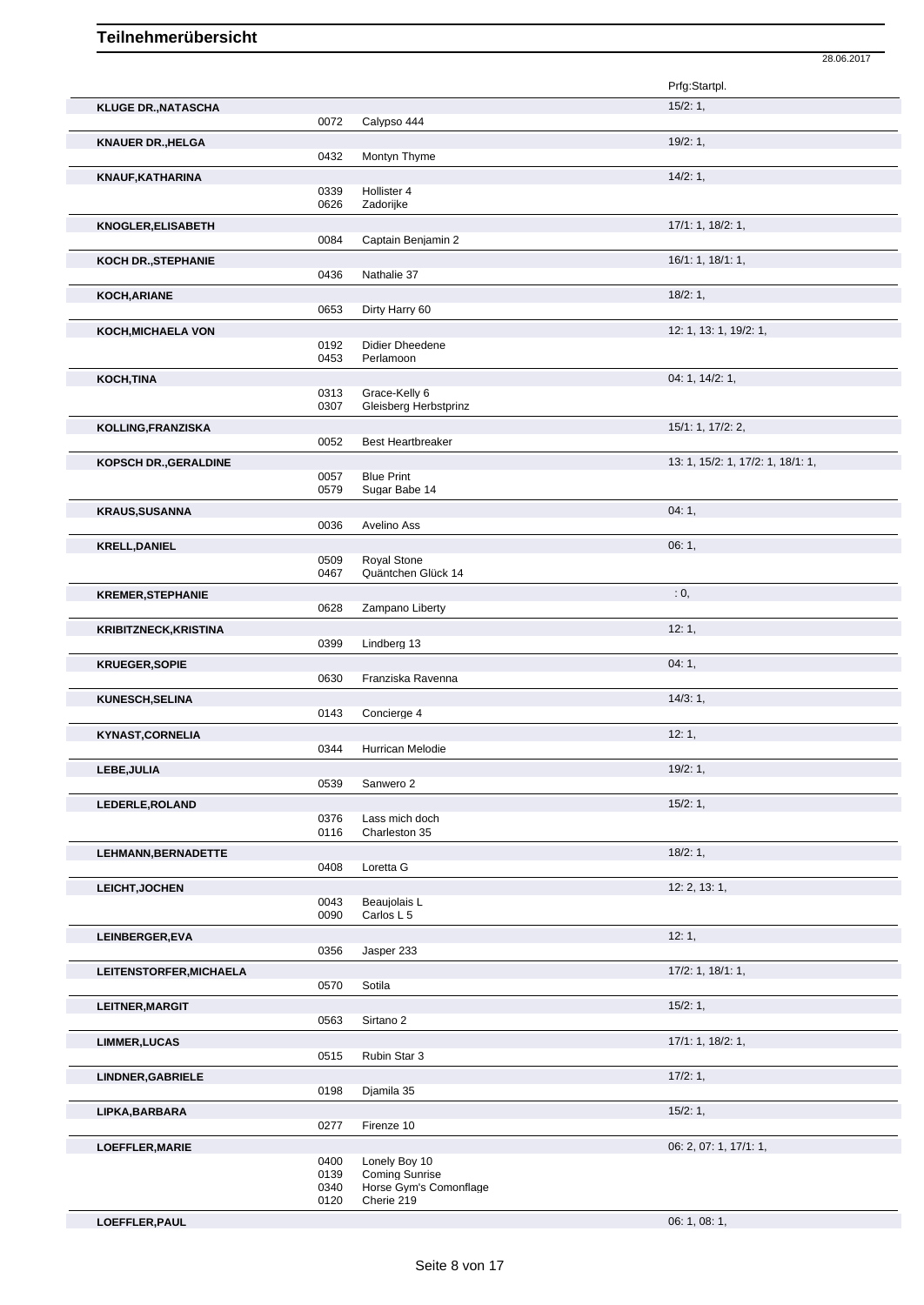|                                  |              |                           | Prfg:Startpl.                            |
|----------------------------------|--------------|---------------------------|------------------------------------------|
|                                  | 0100         | Cat Balou 27              |                                          |
|                                  | 0451         | Passado                   |                                          |
| LOOS, LILITH                     |              |                           | 14/1: 1, 15/2: 1,                        |
|                                  | 0009         | Alabaster B               |                                          |
| LUX, ANNA                        |              |                           | 15/1:1,                                  |
|                                  | 0058         | <b>Bob Ross</b>           |                                          |
| <b>MADL, STEFANIE</b>            |              |                           | 14/1:1,                                  |
|                                  | 0615         | What's Up 40              |                                          |
| <b>MAIER, MELANIE</b>            |              |                           | 03: 1, 06: 1, 07: 1, 11: 1,              |
|                                  | 0389         | Levincio                  |                                          |
| <b>MAIRHOFER, SOPHIA</b>         |              |                           | 03: 1, 06: 1,                            |
|                                  | 0093         | Carusus 2                 |                                          |
| <b>MAIRINGER, JOHANNA</b>        | 0487         | Ricolino 3                | 16/2: 1, 17/1: 1, 18/2: 1,               |
|                                  | 0262         | Felipe 23                 |                                          |
| <b>MANHART, ANDREAS</b>          |              |                           | 05: 1, 06: 1, 08: 1, 09: 1,              |
|                                  | 0301         | Garsohn                   |                                          |
| <b>MARCKS, MELANIE</b>           |              |                           | 15/2:1,                                  |
|                                  | 0233         | Dream of Angelo           |                                          |
| MARQUARDT-SMITAL, ANDREA         |              |                           | 16/2: 1, 18/2: 1, 19/2: 1,               |
|                                  | 0528         | San Giovese               |                                          |
|                                  | 0582         | Sweet Lilly 2             |                                          |
| <b>MARTIUS, ADRIANA</b>          |              |                           | 14/2:1,                                  |
|                                  | 0033         | Aumeister                 |                                          |
| <b>MAYER, MONIKA</b>             |              |                           | $17/1:1$ ,                               |
|                                  | 0304         | Gladdys 38                |                                          |
| <b>MAYER, STEPHANIE</b>          | 0193         |                           | 16/2: 1, 17/2: 1, 18/1: 1,               |
|                                  | 0410         | Die Dubarry 5<br>Louigi G |                                          |
|                                  | 0533         | Sandero G                 |                                          |
| <b>MAYR, STEPHANIE</b>           |              |                           | 08: 1, 10: 1,                            |
|                                  | 0402         | Loony Loop                |                                          |
| <b>MEIER, ANGELINA</b>           |              |                           | 04:1,                                    |
|                                  | 0149         | Contimo Royal             |                                          |
| <b>MEIER, JASMIN</b>             |              |                           | 08: 1, 09: 1,                            |
|                                  | 0480         | Remera                    |                                          |
| <b>MEINHARDT, KRISTINA MARIE</b> |              |                           | 08:1,                                    |
|                                  | 0178         | David 197                 |                                          |
| <b>MENTZ,CONSTANZE</b>           |              |                           | 14/1:1,                                  |
|                                  | 0272         | Finway                    |                                          |
| <b>MERL, PETRA</b>               | 0611         | Wellington 273            | 15/2: 1, 17/1: 1,                        |
|                                  | 0039         | Bailey 33                 |                                          |
| <b>METZLER, BIANCA</b>           |              |                           | 15/1:1,                                  |
|                                  | 0013         | Allegra G                 |                                          |
| <b>MICHL DR., CLAUDIA</b>        |              |                           | 16/2: 1, 18/1: 1,                        |
|                                  | 0064         | Burghof's Delano          |                                          |
| <b>MILLING, GISELA</b>           |              |                           | 14/1:1,                                  |
|                                  | 0133         | Classic Luisa J           |                                          |
| <b>MODLIK, FRANZISKA</b>         |              |                           | 01:2,                                    |
|                                  | 0640         | Cera 85                   |                                          |
|                                  | 0639         | Ananda 7                  |                                          |
| <b>MOEHRING, CLARA</b>           | 0073         | Campari 256               | 03: 1, 05: 1, 09: 1,                     |
|                                  |              |                           |                                          |
| <b>MOETTER, ISABELLE</b>         | 0457         | Piccolino Grande          | 12: 2, 13: 1, 15/1: 1,                   |
|                                  | 0490         | Rising Sun 111            |                                          |
|                                  | 0138         | Cocco Grande              |                                          |
| MORHART, CONSTANZE               |              |                           | 19/2:1,                                  |
|                                  | 0404         | Lord Little Lauser        |                                          |
| <b>MOSER, MAGDALENA</b>          |              |                           | 12: 1, 13: 1, 15/1: 1, 17/2: 1, 18/1: 1, |
|                                  | 0390<br>0258 | Lexa 21<br>Fee Caren      |                                          |
|                                  |              |                           |                                          |
| MUELLER, CHRISTINA JOHANNA       |              |                           | 14/2:1,                                  |
|                                  |              |                           |                                          |
|                                  | 0411         | Lubego                    |                                          |
| <b>MUELLER, CLARISSA</b>         | 0541         | Scampolo 57               | 14/3: 1, 15/1: 1,                        |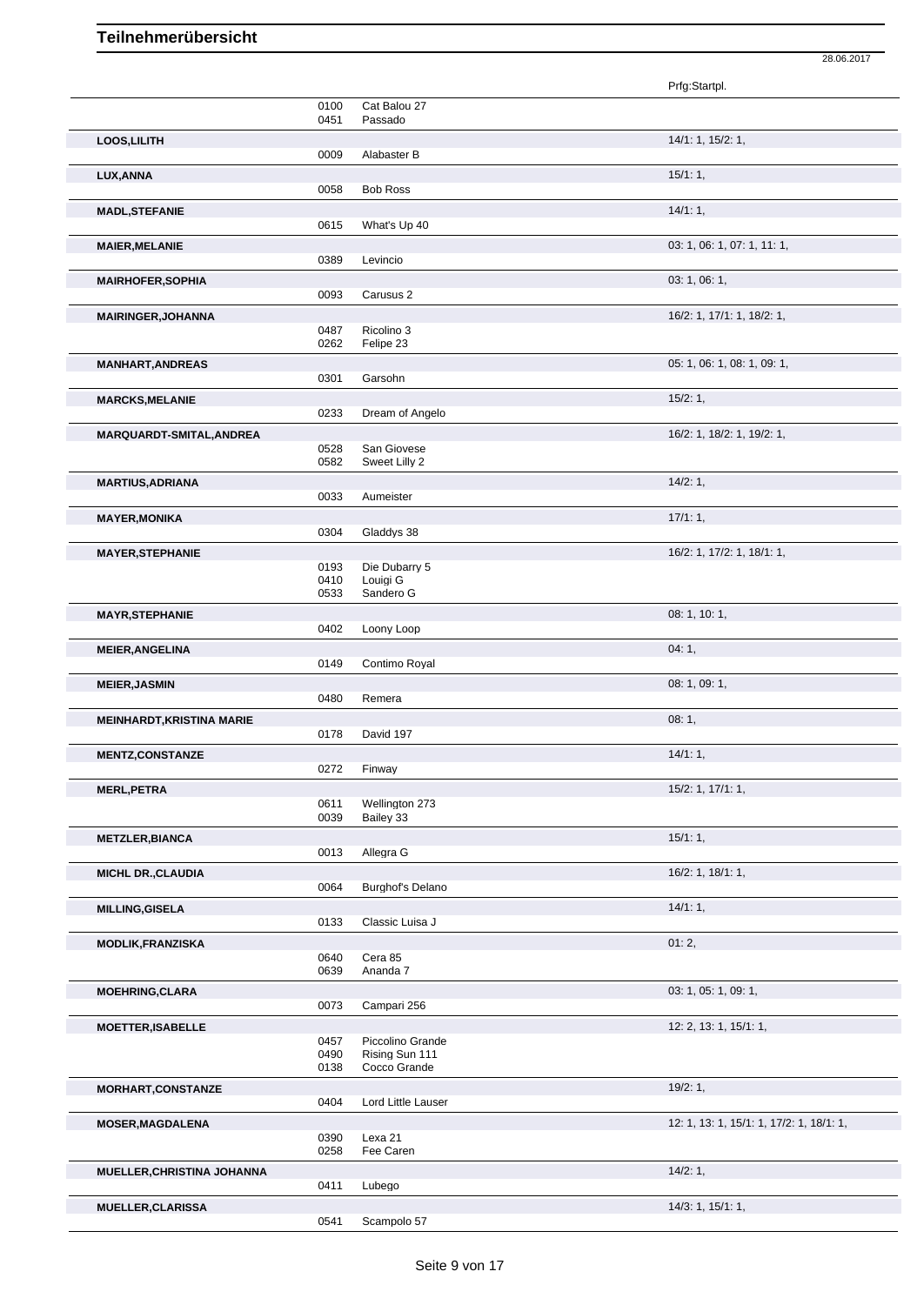|                                            |              |                                   | Prfg:Startpl.                             |
|--------------------------------------------|--------------|-----------------------------------|-------------------------------------------|
|                                            |              |                                   |                                           |
| <b>MUELLER, MARIE</b>                      |              |                                   | 18/1:1,                                   |
|                                            | 0281         | Flambeau DB                       |                                           |
| <b>MUELLER, RAMONA</b>                     |              |                                   | 14/2:1,                                   |
|                                            | 0279         | First Lino                        |                                           |
|                                            |              |                                   | 14/2:1,                                   |
| NAJJAR, VERONIQUE                          |              |                                   |                                           |
|                                            | 0429         | Montana CS                        |                                           |
| <b>NAZEMI, SUSANNE</b>                     |              |                                   | 05: 1, 08: 1, 14/1: 1,                    |
|                                            | 0037         | Ayla H                            |                                           |
|                                            |              |                                   | 13: 1, 15/1: 1, 17/1: 1, 18/2: 1,         |
| NEBEL, ELENA ALESSIA                       | 0519         | Samba Dancer 4                    |                                           |
|                                            | 0025         | Angelus 5                         |                                           |
|                                            | 0413         | Luciano EAN                       |                                           |
|                                            |              |                                   |                                           |
| NEUBECKER, PAULA                           |              |                                   | 14/3:2,                                   |
|                                            | 0584         | Tabasco 97                        |                                           |
|                                            | 0380         | Laurenz 33                        |                                           |
| <b>NEUGEBAUER DR., JULIA</b>               |              |                                   | 16/2:1,                                   |
|                                            | 0554         | <b>Sid 26</b>                     |                                           |
|                                            | 0111         | Cetina 2                          |                                           |
|                                            | 0296         | Frida 50                          |                                           |
|                                            |              |                                   |                                           |
| NEUNER, ANDREA                             |              |                                   | 05: 1, 06: 1, 08: 1, 09: 1,               |
|                                            | 0546         | Schokogirl                        |                                           |
| NIEDERBERGER, ALEXANDRA                    |              |                                   | 18/1:1,                                   |
|                                            | 0387         | Lettenhofs Lovely Daylight        |                                           |
|                                            |              |                                   |                                           |
| NITZL, MANFRED                             |              |                                   | 17/2: 1, 18/2: 1,                         |
|                                            | 0030         | Anturia                           |                                           |
| <b>NOERTEMANN, STEFAN</b>                  |              |                                   | 01: 2, 02: 2, 03: 2, 06: 2, 07: 1, 09: 2, |
|                                            |              |                                   | 11:1,                                     |
|                                            | 0419         | Lusano 3                          |                                           |
|                                            | 0374         | Lance 14                          |                                           |
|                                            | 0246         | Emma Reuß                         |                                           |
|                                            | 0063         | Bubblegum 9                       |                                           |
|                                            | 0085         | Captain Jack 73                   |                                           |
|                                            | 0393         | Liberty 365                       |                                           |
|                                            |              |                                   |                                           |
| <b>NUISSL DR., ISABEL</b>                  |              |                                   | 14/1:1,                                   |
|                                            | 0518         | Salute 34                         |                                           |
| <b>NUSSBAUM,CARLA</b>                      |              |                                   | 05: 1, 08: 1,                             |
|                                            | 0105         | Celano 13                         |                                           |
|                                            |              |                                   |                                           |
| <b>OBERMEIER, ALEXANDRA</b>                |              |                                   | 03: 1, 07: 1, 11: 1,                      |
|                                            | 0482         | Reyman K                          |                                           |
| <b>OBERMEIER, CAROLIN</b>                  |              |                                   | 05: 1, 08: 1,                             |
|                                            | 0574         | Stargate 10                       |                                           |
|                                            |              |                                   |                                           |
| <b>OBERMEIER, SONJA</b>                    |              |                                   | 05: 1, 14/3: 1,                           |
|                                            | 0359         | K-Unique                          |                                           |
| OBRULL, ALEXANDRA                          |              |                                   | $17/2$ : 1, $18/1$ : 1,                   |
|                                            | 0331         | High Life 41                      |                                           |
|                                            |              |                                   |                                           |
| <b>OFENMACHER, NINA</b>                    |              |                                   | 14/3:1,                                   |
|                                            | 0481         | Resi 177                          |                                           |
| <b>OHMS, HEIKE</b>                         |              |                                   | 16/2: 1, 18/1: 1,                         |
|                                            | 0333         | Himeno                            |                                           |
|                                            | 0330         | Hidalgo V                         |                                           |
|                                            | 0194         | Diego 449                         |                                           |
|                                            |              |                                   |                                           |
| <b>OSENBERG DR., SUSANNE</b>               |              |                                   | 14/1:1,                                   |
|                                            | 0122         | Chico 931                         |                                           |
| OSSADNIK, CONSTANTIN                       |              |                                   | 13: 1, 17/2: 1, 18/2: 1,                  |
|                                            | 0263         | Felipe 24                         |                                           |
|                                            |              |                                   |                                           |
| OSWALD, ALEXANDRA                          |              |                                   | 14/3:1,                                   |
|                                            | 0433         | Mr. Kennedy                       |                                           |
| OTT, CHRISTINA                             |              |                                   | 16/2: 1, 19/2: 1,                         |
|                                            | 0338         | Holländer 3                       |                                           |
|                                            |              |                                   |                                           |
| PALLAUF, REBECCA                           |              |                                   | 15/1:1,                                   |
|                                            | 0445         | Okarina 44                        |                                           |
|                                            |              | Estolas                           |                                           |
|                                            | 0248         |                                   |                                           |
|                                            | 0214         | Don Peppone 5                     |                                           |
|                                            | 0190         | Diarada 8                         |                                           |
|                                            |              |                                   |                                           |
|                                            |              |                                   | $17/2$ : 1, $18/2$ : 1,                   |
|                                            | 0311         | Gordon Chamway ox                 |                                           |
|                                            |              |                                   | $17/2$ : 1, $18/1$ : 1,                   |
| <b>PAPE, CHRISTIANE</b><br>PAUL, ANKE-LISA | 0005<br>0225 | Adriano 184<br>Doodle Jump Deluxe |                                           |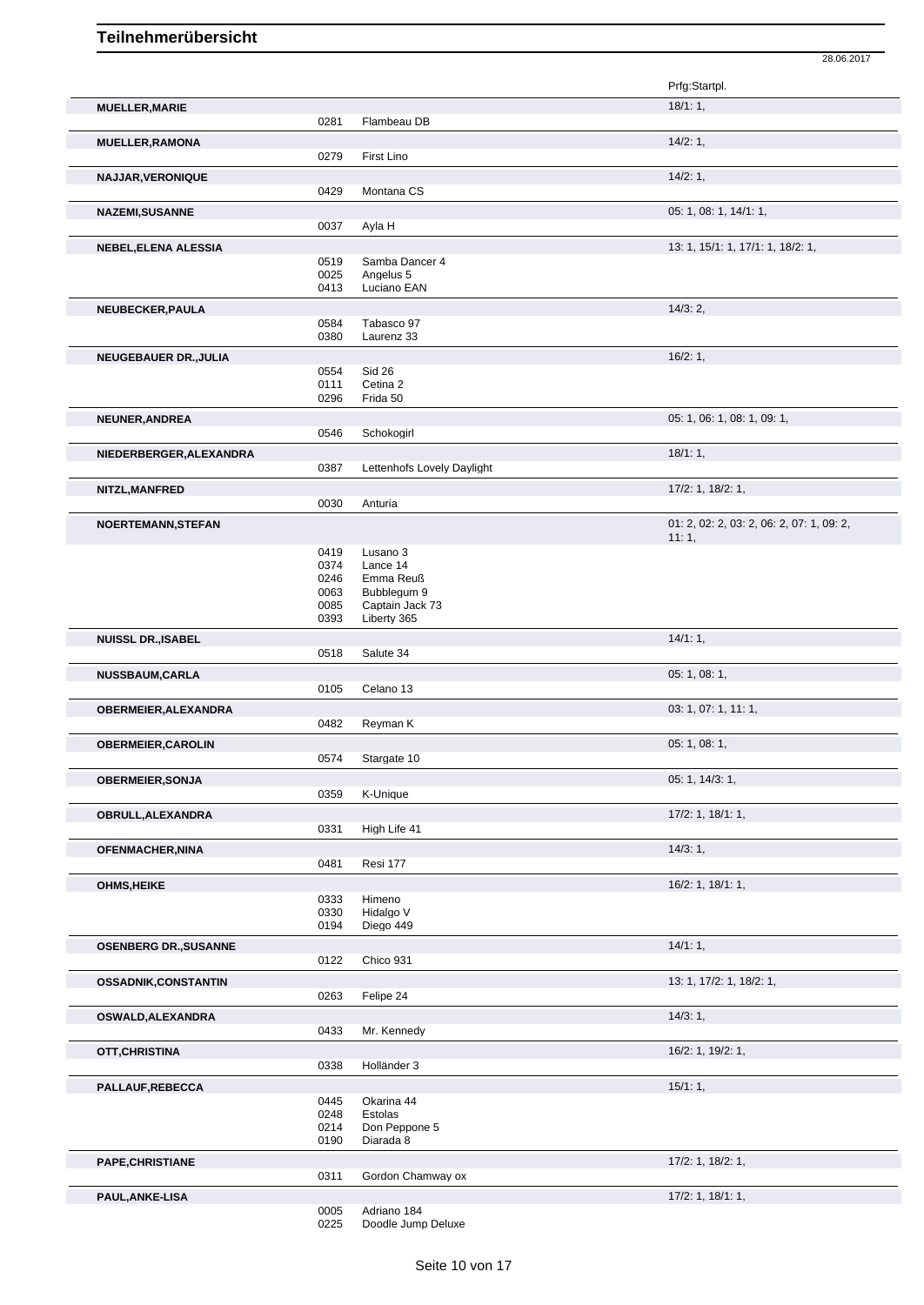|                                     |              |                               | Prfg:Startpl.                             |
|-------------------------------------|--------------|-------------------------------|-------------------------------------------|
| PAUL, LENA                          | 0459         | Pippilotta Ut Deuten          | 16/2: 1, 18/1: 1,                         |
| PAZAUREK, JANINA                    |              |                               | 08: 1, 09: 1,                             |
|                                     | 0556         | Simmerl - Ka                  |                                           |
| PEIMANN, DANIELA                    |              |                               | 05: 1, 06: 1,                             |
|                                     | 0465         | Quaks R                       |                                           |
| PERZLMAIER, ANNA                    |              |                               | 01: 1, 02: 1,                             |
|                                     | 0591         | Unique 65                     |                                           |
|                                     | 0568<br>0087 | Sonjador 6<br>Cara Delevingne |                                           |
|                                     | 0140         | <b>Commander Mc Garrett</b>   |                                           |
|                                     | 0334         | Hippie WP                     |                                           |
| PESCHEL, EMILY                      |              |                               | 16/2: 1, 17/2: 1, 18/1: 1,                |
|                                     | 0215         | Don Vito 14                   |                                           |
|                                     | 0561         | Sir Sandreo                   |                                           |
| PETERS DR., BIRGIT                  |              |                               | 15/2:1,                                   |
|                                     | 0435         | Nachtfürst                    |                                           |
| PETERS, ANNA                        |              |                               | 03: 1, 06: 1, 07: 1, 09: 1, 11: 1, 12: 2, |
|                                     |              |                               | 18/2:1,                                   |
|                                     | 0244         | Eiko 36                       |                                           |
|                                     | 0095         | Cashman 30<br>Heops Son       |                                           |
|                                     | 0327<br>0185 | Devina De Luxe                |                                           |
|                                     |              |                               | 03: 1, 09: 1, 11: 1,                      |
| PFANNENSTIEL, SILVIA                | 0604         | Wallander 17                  |                                           |
|                                     |              |                               |                                           |
| PFERSCHY, ALEXANDRA                 | 0416         | Luitpold 10                   | 19/2:1,                                   |
|                                     |              |                               |                                           |
| PICHLER, JASMIN                     | 0440         | Neugschwent's Florenzio       | 16/2: 1, 17/2: 1, 18/1: 1,                |
|                                     | 0421         | Mago 10                       |                                           |
|                                     | 0460         | Pirata V                      |                                           |
| PIETIG, LUCIE                       |              |                               | 05: 1, 14/3: 1,                           |
|                                     | 0045         | Beka's Silvio                 |                                           |
|                                     | 0473         | Quintano 54                   |                                           |
| PILKENROTH, SOPHIE                  |              |                               | 05: 1, 14/3: 1,                           |
|                                     | 0071         | Call me Kitty                 |                                           |
| <b>PLOGMANN, GERHARD</b>            |              |                               | 17/1: 1, 18/2: 1,                         |
|                                     | 0148         | Contigo i mio                 |                                           |
| POHLAND, PETRA                      |              |                               | 16/2: 1, 19/2: 1,                         |
|                                     | 0168         | Dagostino 9                   |                                           |
| POPP, DIANA                         |              |                               | 16/2: 1, 18/1: 1,                         |
|                                     | 0549         | Senza Mo 2                    |                                           |
| POTOCNIK, LISA-MARIE                |              |                               | 20:1,                                     |
|                                     | 0641         | Kraftúr vom Nordrachtal       |                                           |
| PREIS, ANTONIA                      |              |                               | 15/1:1,                                   |
|                                     | 0011         | Alcatraz de Paulstra          |                                           |
|                                     | 0443         | Nonstop's Anton               |                                           |
| <b>PROBST, LOUISA-MARIE CLAUDIN</b> |              |                               | 05: 2, 08: 3, 09: 3,                      |
|                                     | 0385         | Lennon 36                     |                                           |
|                                     | 0618         | Winchita                      |                                           |
|                                     | 0648         | Dubai 59                      |                                           |
|                                     | 0372         | La Cantina                    |                                           |
| PROTZE, SANDRA                      |              |                               | 04:1,                                     |
|                                     | 0222         | Donna Scura                   |                                           |
| <b>PUHLMANN, SABINE</b>             |              |                               | 15/2: 1, 17/1: 1, 18/2: 1,                |
|                                     | 0220<br>0276 | Donna Delana<br>Fiora di Luna |                                           |
|                                     |              |                               |                                           |
| <b>PULKUS, BEATE</b>                |              |                               | 16/2: 1, 19/2: 1,                         |
|                                     | 0522         | Sambuca 33                    |                                           |
| RANKL, CLAUDIA                      |              |                               | 16/2: 1, 18/1: 1,                         |
|                                     | 0504         | Rose 53                       |                                           |
| <b>RANKL, THOMAS</b>                |              |                               | 18/2: 1, 19/2: 1,                         |
|                                     | 0010         | Albertville 8                 |                                           |
| RAUSCHEDER, JULIA                   |              |                               | 17/2:1,                                   |
|                                     | 0444         | Nova Bella                    |                                           |
|                                     | 0499         | Roosendaal's Juliette         |                                           |
| RAUSCHMEIER, MARGARETE              |              |                               | 06: 2, 07: 2, 09: 2, 11: 2,               |
|                                     | 0245<br>0099 | Elliot 119<br>Caspar 259      |                                           |
|                                     |              |                               |                                           |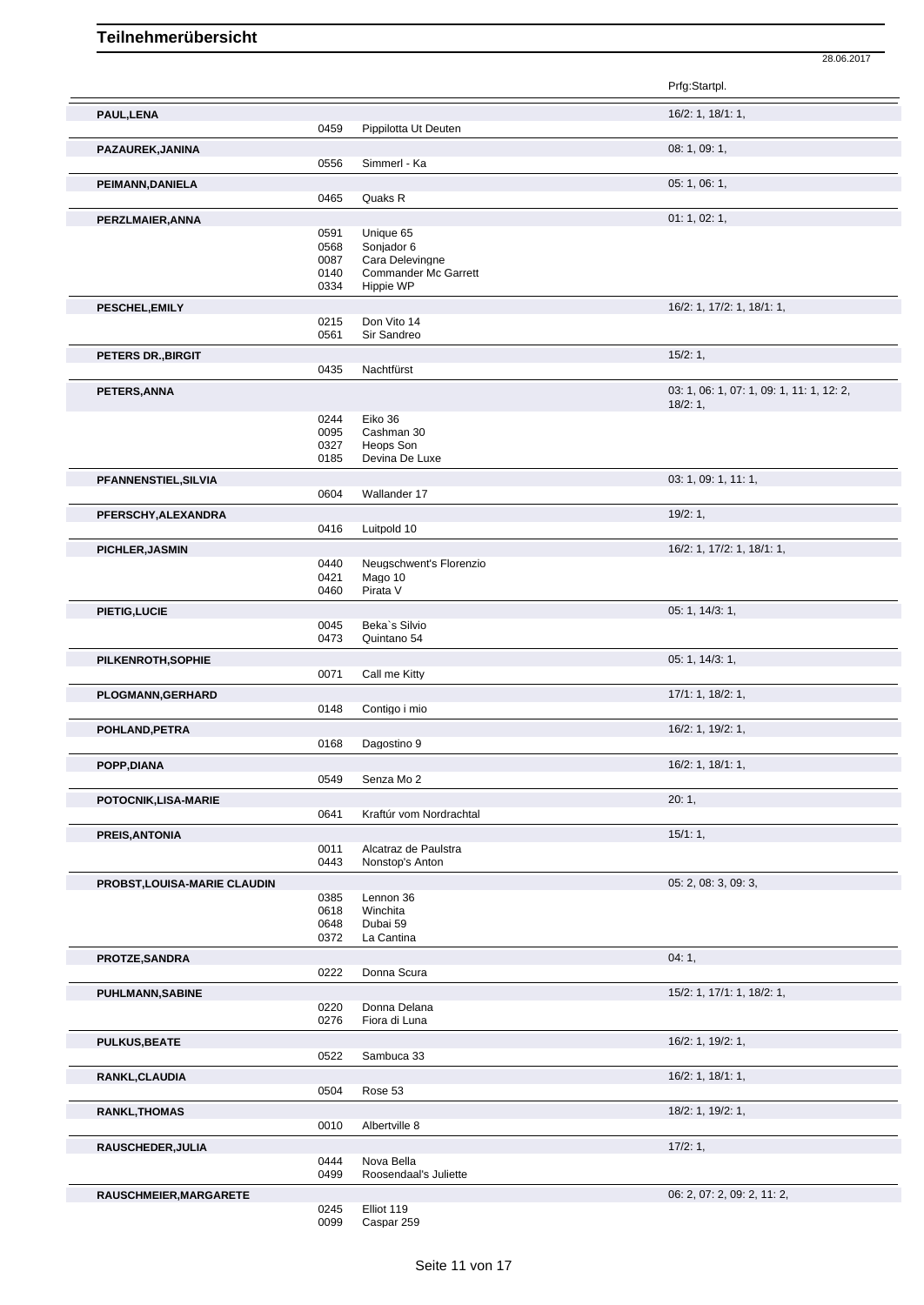|                             |              |                                        | Prfg:Startpl.                      |
|-----------------------------|--------------|----------------------------------------|------------------------------------|
| REICHEL, RALPH              |              |                                        | 16/2:1,                            |
|                             | 0461<br>0260 | Pirelli 35<br>Felicio 8                |                                    |
|                             | 0409         | Loubaya Sunshine                       |                                    |
|                             | 0364         | Keltenfürst K                          |                                    |
|                             | 0612<br>0395 | Western Lady 13<br>Like A Lady         |                                    |
| <b>REIL, MARTINA</b>        |              |                                        | 13: 1, 14/1: 2, 15/2: 1,           |
|                             | 0024         | Angel's Kiss 2                         |                                    |
|                             | 0542<br>0266 | Scarlaty<br>Ferrara 90                 |                                    |
|                             | 0174         | Dark Diva 12                           |                                    |
|                             | 0586         | Tima 3                                 |                                    |
| <b>REISER, ELISABETH</b>    |              |                                        | 17/1: 1, 18/2: 1,                  |
|                             | 0210         | Don Fredo 12                           |                                    |
| <b>RICHTER, BIANCA</b>      | 0511         | Ruben K                                | 13: 1, 16/2: 1, 17/1: 1,           |
|                             | 0291         | Francis L                              |                                    |
| RIEGER, MARIA-THERESA       |              |                                        | 15/1:1,                            |
|                             | 0287         | Forever 152                            |                                    |
| <b>RIES, NATALIE</b>        |              |                                        | 16/2: 1, 19/2: 1,                  |
|                             | 0203         | Dollargirl 15                          |                                    |
| RIEXINGER, VERENA           | 0371         | La Bonita 50                           | 14/3: 1, 15/1: 1,                  |
| RITTER DR., KATJA           |              |                                        | 15/2: 1, 17/2: 1, 18/1: 1,         |
|                             | 0055         | <b>BL Kassini</b>                      |                                    |
| ROEGNER, MELANIE            |              |                                        | 19/2:1,                            |
|                             | 0337         | Hohenfürst                             |                                    |
|                             | 0550         | Seraphim K                             |                                    |
| ROSA-ALSCHER, OLIVIA        | 0354         | James Bond RA                          | 15/1:1,                            |
| ROTH, CLARA                 |              |                                        | 14/3:1,                            |
|                             | 0040         | Baily 41                               |                                    |
| <b>RUEBENKAMM DR., ELKE</b> |              |                                        | 17/1: 1, 18/2: 1,                  |
|                             | 0350         | Is Clar                                |                                    |
| <b>RUNGE, JENS</b>          |              |                                        | 08: 1, 09: 1,                      |
|                             | 0516         | Rubinia 41                             |                                    |
| <b>RUNGE, PETRA</b>         | 0547         | Sedan 28                               | 02: 1, 03: 2, 06: 2, 07: 1, 11: 1, |
|                             | 0516         | Rubinia 41                             |                                    |
|                             | 0585         | <b>TH Mary</b>                         |                                    |
| SALAW-HANSLMAIER DR., STEFA | 0048         | Bellezza 6                             | 12: 1, 13: 1,                      |
| SALLER, KAROLINA            |              |                                        | 05: 1, 08: 1, 14/3: 1,             |
|                             | 0361         | Karo Dame 6                            |                                    |
| SAMANSKI, TANJA             |              |                                        | $14/1:1$ ,                         |
|                             | 0177         | Dauphine 27                            |                                    |
| <b>SANDROCK, PETRA</b>      | 0249         |                                        | 14/1:1,                            |
|                             |              | Fabienne 503                           |                                    |
| <b>SARNOW,TERESA</b>        | 0588         | Traumfänger 4                          | 04: 1, 05: 1,                      |
| <b>SARTER, DANIELA</b>      |              |                                        | 05: 1, 08: 1,                      |
|                             | 0186         | Deyonce 2                              |                                    |
| <b>SAUER, JESSIKA</b>       |              |                                        | 17/1: 1, 18/2: 1,                  |
|                             | 0228<br>0184 | Dorian Gray 52<br>Despereaux JS        |                                    |
| SAUER, PETRA                |              |                                        | 16/2: 1, 18/2: 1,                  |
|                             | 0461         | Pirelli 35                             |                                    |
| <b>SCHAUER, JENNY</b>       |              |                                        | 14/3:1,                            |
|                             | 0290         | Fortissimo 42                          |                                    |
| <b>SCHECK, ANNETTE</b>      |              |                                        | 19/2:1,                            |
|                             | 0548         | Seni-Jefe                              |                                    |
| <b>SCHEIBEL, CORNELIA</b>   | 0530         | San Royal 4                            | 18/2:1,                            |
|                             |              |                                        | 14/3:1,                            |
| SCHEIBENPFLUG, MELINDA      | 0527         | San Fernando 30                        |                                    |
| SCHENK-BEDRAOUI, SANDRA     |              |                                        | 15/2:1,                            |
|                             | 0412         | $\ensuremath{\mathsf{Lucca}}\xspace$ L |                                    |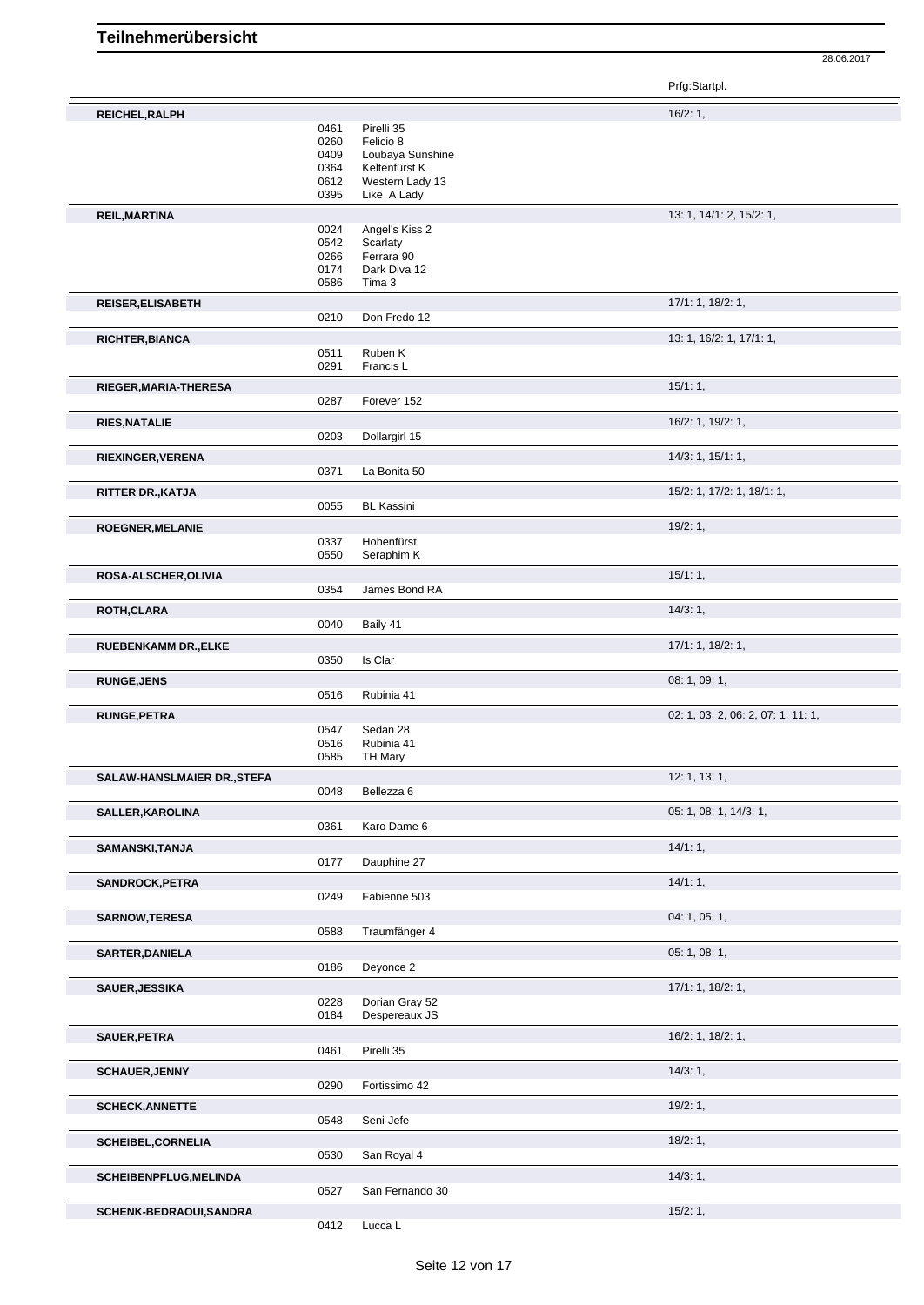|                                    |              |                                  | Prfg:Startpl.                                        |
|------------------------------------|--------------|----------------------------------|------------------------------------------------------|
| <b>SCHLEDERER DR. HABIL., SWAN</b> | 0581         | Sunset 46                        | 16/2: 1, 19/2: 1,                                    |
|                                    | 0332         | Hijerbas                         |                                                      |
| <b>SCHLEDERER, FELICITAS ELEN</b>  | 0581<br>0332 | Sunset 46<br>Hijerbas            | 16/2: 1, 18/2: 1,                                    |
| <b>SCHLICHENMAIER, ANIJA</b>       |              |                                  | 17/1: 1, 18/2: 1,                                    |
|                                    | 0109         | Centerline                       |                                                      |
| <b>SCHLIERSMAIER, MARTINA</b>      | 0171         | Dante 75                         | 17/1: 1, 18/2: 1,                                    |
| <b>SCHMERGLATT, ROBERT HARRIS</b>  |              |                                  | 03: 1, 06: 1, 07: 1, 09: 1, 11: 1, 13: 2,<br>16/2:1, |
|                                    | 0571         | Sri Lanka 22                     |                                                      |
|                                    | 0316<br>0164 | Gran Torino 3<br>Daddy's Dream 2 |                                                      |
|                                    | 0242         | Ehrentänzer 2                    |                                                      |
|                                    | 0557         | Simple Man                       |                                                      |
|                                    | 0573         | Staatslegende                    |                                                      |
|                                    | 0488         | Rihdon                           |                                                      |
| <b>SCHMID, CLAUDIA</b>             |              |                                  | 16/2: 1, 18/1: 1, 19/2: 1,                           |
|                                    | 0231         | Dow Jones 49                     |                                                      |
| <b>SCHMIDL, NATHALIE</b>           | 0151         | Coolman 76                       | 06:1,                                                |
| <b>SCHMIDT, PIA</b>                |              |                                  | 02: 1, 03: 1, 07: 1,                                 |
|                                    | 0636         | Carmen-Cita GB                   |                                                      |
|                                    | 0637         | Phatme GB                        |                                                      |
| <b>SCHMIDT, SOPHIE</b>             |              |                                  | 06: 1, 07: 1,                                        |
|                                    | 0113         | Chaccolino 3                     |                                                      |
| <b>SCHNABEL DR. MED., ANGELA</b>   |              |                                  | 15/2:1,                                              |
|                                    | 0217         | Donauzarin                       |                                                      |
| <b>SCHNABEL, CHRISTIANE</b>        |              |                                  | 14/1:1,                                              |
|                                    | 0159         | <b>Crystal Kitty</b>             |                                                      |
| <b>SCHNARR, BEA</b>                | 0124         | Chicoloco                        | 15/1: 1, 18/2: 1,                                    |
|                                    |              |                                  | 16/2:1,                                              |
| <b>SCHNEIDER, KATJA</b>            | 0023         | Andante 66                       |                                                      |
|                                    | 0329         | Hermine 76                       |                                                      |
|                                    | 0239         | Dylena <sub>2</sub>              |                                                      |
| <b>SCHNEIDER, SIMONE</b>           |              |                                  | 18/1:1,                                              |
|                                    | 0238         | Dunlord                          |                                                      |
|                                    | 0317         | Grantorina                       |                                                      |
| <b>SCHNEIDER, STEFANIE</b>         | 0384         | Legolas 196                      | 12:1,                                                |
|                                    |              |                                  |                                                      |
| <b>SCHNEIDER, TATJANA</b>          | 0064         | Burghof's Delano                 | 16/2:1,                                              |
|                                    | 0207         | Don Amorosso                     |                                                      |
|                                    | 0282         | Flokati 3                        |                                                      |
|                                    | 0454         | Peron SanJess                    |                                                      |
|                                    | 0171         | Dante 75                         |                                                      |
| <b>SCHNOPP,CHRISTINA</b>           | 0076         | Candilla 21                      | 15/2:1,                                              |
|                                    |              |                                  | 17/2:1,                                              |
| <b>SCHOENHAMMER, ANDREA</b>        | 0254         | Fantastischer Peter              |                                                      |
| <b>SCHOLZ, LEA</b>                 |              |                                  | 04: 1, 05: 1,                                        |
|                                    | 0414         | Lügsten                          |                                                      |
| SCHOLZ, PEGGY                      |              |                                  | 08: 1, 09: 1,                                        |
|                                    | 0414         | Lügsten                          |                                                      |
| <b>SCHREDER, KATHARINA</b>         |              |                                  | 17/2: 1, 18/2: 1,                                    |
|                                    | 0157         | Cremont                          |                                                      |
| SCHREZENMEIER, LAURA               |              |                                  | 04: 1, 05: 1,                                        |
|                                    | 0136         | Cloondergan Rose                 |                                                      |
| SCHROEDL-HAEUSSEL DR., MAG         |              |                                  | 14/2:1,                                              |
|                                    | 0027         | Anthony 81                       |                                                      |
| <b>SCHUMANN, SALLY</b>             |              |                                  | 14/2:1,                                              |
|                                    | 0187         | Diamond forever 5                |                                                      |
| <b>SCHURZMANN, DENISE</b>          |              |                                  | 01:1,03:1,                                           |
|                                    | 0088<br>0132 | Caretello's Lord S<br>Cid S      |                                                      |
|                                    |              |                                  |                                                      |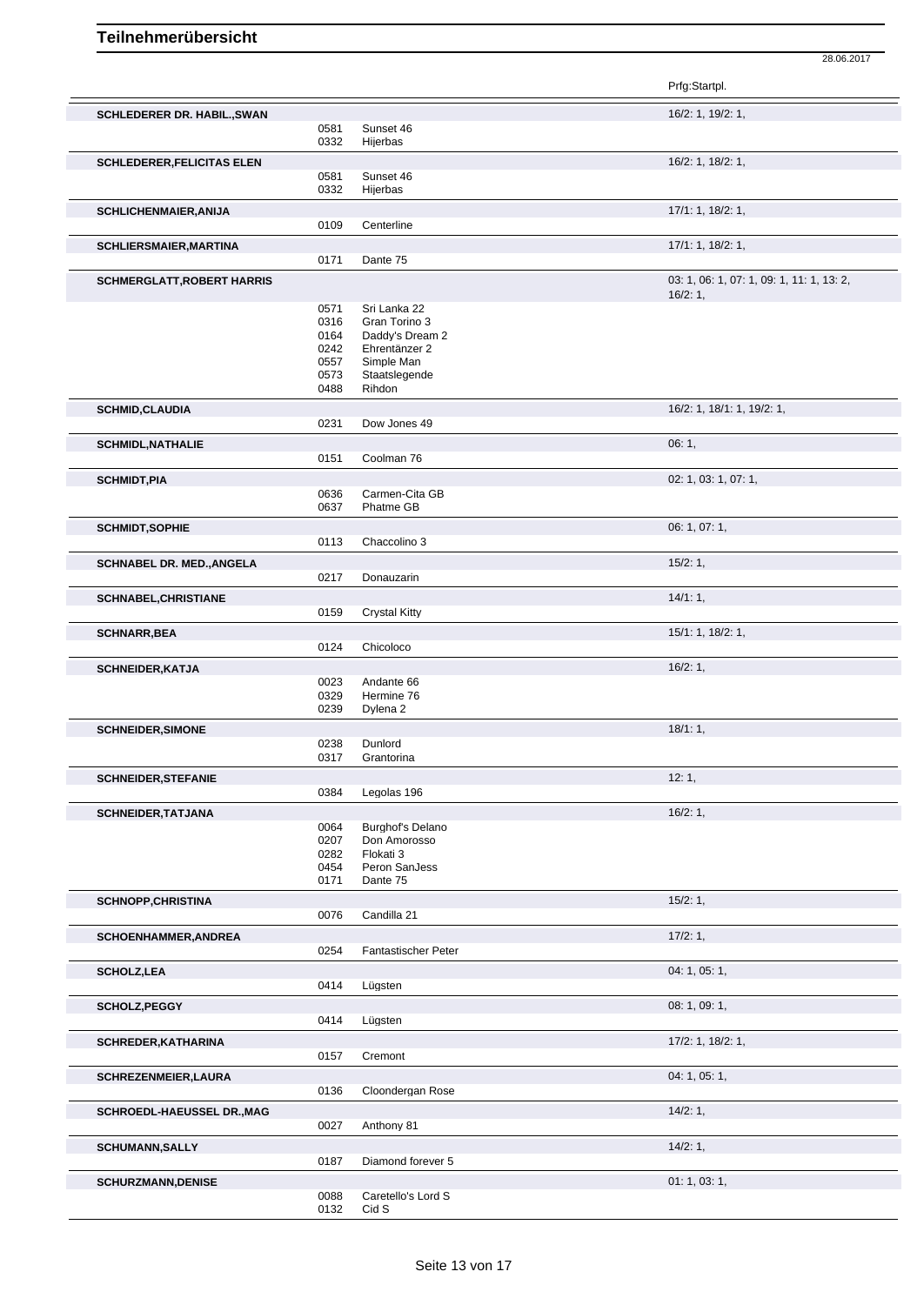Prfg:Startpl. **SCHUSSER, PETER** 16/2: 1, 0580 Sunrose<br>0297 Fürst Fre Fürst Frederick 3 **SCHUSTER,LOTTE PAULA** 05: 1, 08: 1, Servus Sam **SCHWANZER, CORNELIA** 03: 2, 06: 2, 07: 2, 11: 2, 06: 2, 07: 2, 11: 2, 06: 2, 07: 2, 11: 2, 06: 2, 07: 2, 11: 2, 0146 Contero H.B.<br>0156 Corvina 8 Corvina 8 **SCHWARZ,LARA** 05: 1, 06: 1, 09: 1, 09: 1, 09: 1, 09: 1, 09: 1, 09: 1, 09: 1, 09: 1, 09: 1, 09: 1, 09: 1, 09: 1, 09: 1, 09: 1, 09: 1, 09: 1, 09: 1, 09: 1, 09: 1, 09: 1, 09: 1, 09: 1, 09: 1, 09: 1, 09: 1, 09: 1, 09: 1, 09: 0106 Celebration 47 **SEDLMAYR,STEFANIE** 17/1: 1, 18/2: 1, 0415 Luigi 205 **SEIBERT-DAIKER, JOSEPHINE** 14/3: 1, 2004 17 Luna 1834 Luna 1834 0447 Ovit - U Nea's Diamond **SEILER, CLARISSA** 14/1: 1, 2019 **14/1: 1, 2019** 13/19 **14/1: 1, 2019** 14/1: 1, 2019 14/1: 1, 2019 14/1: 1, 2019 14/1: 1, 2019 14/1: 1, 2019 15/1: 2019 15/1: 2019 15/1: 2019 15/1: 2019 15/1: 2019 15/1: 2019 15/1: 2019 15/1 Gucci 99 **SEITZ,JACQUELINE** 12: 1, 0021 Amore Relissima **12: 1,** 12: 1, Amore Belissima **SENG,SIMONE** 15/1: 1, 17/2: 1, 18/1: 1, 0349 Indigo 128 0411 Lubego **SIEBENBORN,SAMANTHA** 14/2: 1, 0623 Wünsch Dir Was 4 **SIMON,CORINNA** 14/2: 1, 0197 Djalwa ox 2 **SIMON,SERAPHIN** 20: 1, 0632 Jolie **SLANZ,JANA** 14/3: 1,<br>0274 Fiona 412 Fiona 412 **SOBOLL-SUESS, MARGOT** 0275 Fiona la douce<br>0275 Fiona la douce 0275 Fiona la douce<br>0012 Allegra 188 Allegra 188 0230 Dossefürst K **SONNTAG,STEPHANIE** 03: 1, 06: 1, 07: 1, 09: 2, 11: 1, 17/2: 1, 18/1: 1, 0003 Absinth 55<br>0406 Lord Loxley Lord Loxley 19 **SPAEHN,TOBIAS** 16/2: 1, 18/1: 1, 19/2: 1, Graf Gängster **SPATZ,JOHANNES** 16/2: 1, 19/2: 1, 19/2: 1, 19/2: 1, 19/2: 1, 19/2: 1, 19/2: 1, 19/2: 1, 19/2: 1, 19/2: 1, 19/2: 1, 19/2: 1, 19/2: 1, 19/2: 1, 19/2: 1, 19/2: 1, 19/2: 1, 19/2: 1, 19/2: 1, 19/2: 1, 19/2: 1, 19/2: 1, 19/2: 1 Walentina 24 **SPECK,CHRISTIAN** : 0, **SPIES,REGINA** 14/3: 1, 0318 Gryffindore **SPINDLER,SASKIA** 04: 1, 05: 1, 14/2: 1, 0015 Amavel 2 **SPOEREL, MELANIE** 18/2: 1, 0351 Isengart **SPOHR-LANZ,FRANZISKA** 17/2: 1, 18/1: 1, 0424 Meck Raudi **SPORRER,STEFANIE** 14/1: 1, 0510 Ruben K<br>
0510 Ruben K Ruben K **STAHL,LUCIE** 14/3: 2,<br>
0430 Montano 80 0430 Montano 80<br>0310 Golden Unit Golden United **STALLER, LISA** 17/2: 1, 2014 17/2: 1, 2014 17/2: 1, 2014 17: 1, 2014 17: 1, 2014 17: 1, 2014 17: 1, 2014 17: 1, 2014 17: 1, 2014 17: 1, 2014 17: 1, 2014 17: 1, 2014 17: 1, 2014 17: 1, 2014 17: 1, 2014 17: 1, 2014 17: 1, 2 Schamun 2 **STAUDINGER, KATRIN** 0165 Daffina 0165 Daffina 0165 Daffina 0165 05: 1, 08: 1, 10: 1, 12: 1, 14/2: 1, Daffina **STEER,CHRISTINA** 12: 2, 0219 Donna Bella 50<br>0205 Domenika's Flo 0205 Domenika's Flora<br>0620 Wolkenfee R 0620 Wolkenfee R<br>0061 Bright Side

28.06.2017

Bright Side **STEINBERGER, BEATE** 05: 1, 05: 1, 05: 1, 05: 1, 05: 1, 05: 1, 05: 1, 05: 1, 05: 1, 05: 1, 05: 1, 05: 1, 05: 1, 05: 1, 05: 1, 05: 1, 05: 1, 05: 1, 05: 1, 05: 1, 05: 1, 05: 1, 05: 1, 05: 1, 05: 1, 05: 1, 05: 1, 05: 1, 05: 1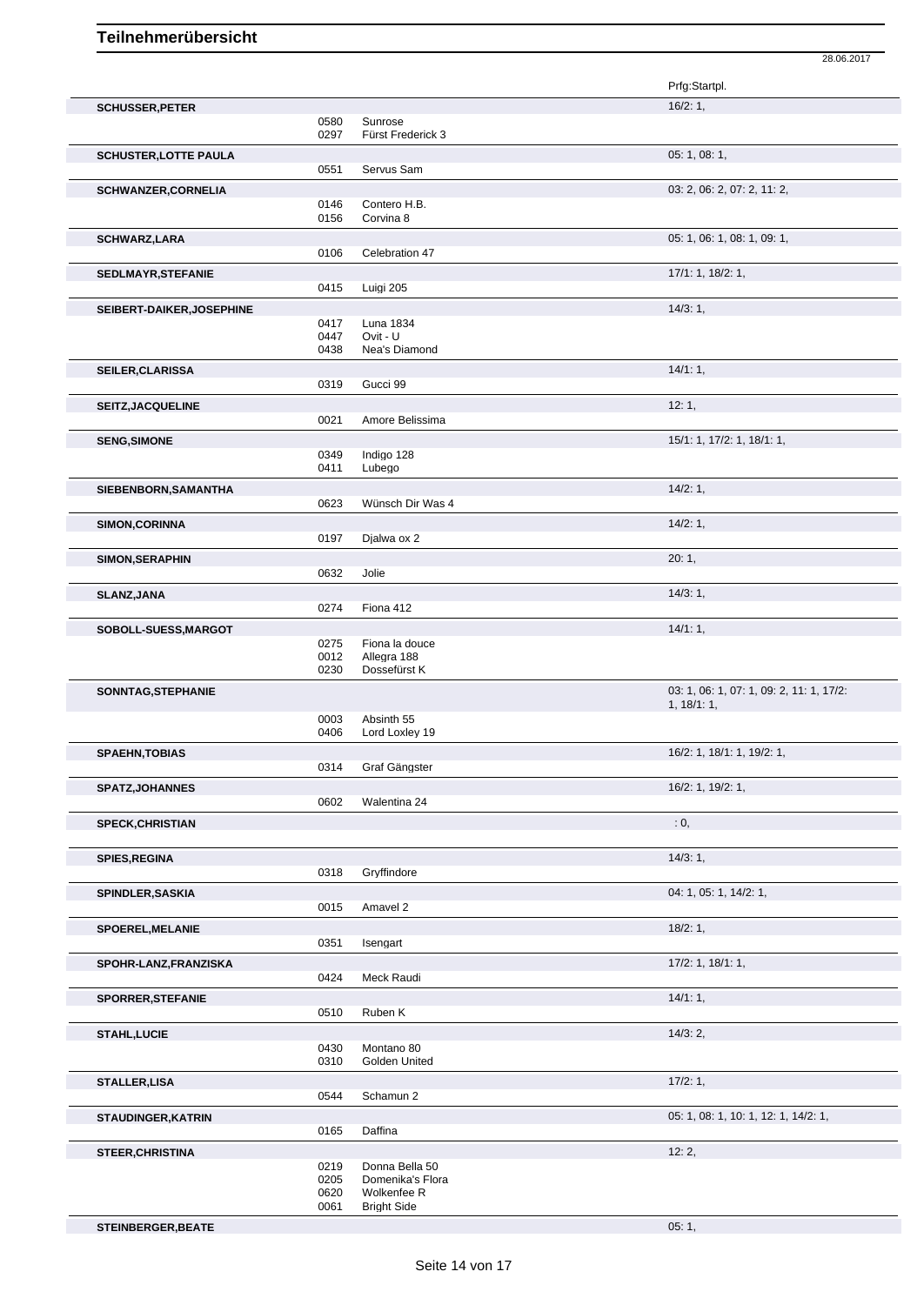|                               |              |                              | Prfg:Startpl.                      |
|-------------------------------|--------------|------------------------------|------------------------------------|
|                               | 0035         | Avatar 33                    |                                    |
| <b>STEINHOFF, CARMEN</b>      |              |                              | 14/1:1,                            |
|                               | 0425         | Melody of Dreams             |                                    |
| <b>STELTER, KRYSTINA</b>      |              |                              | $14/1:2$ ,                         |
|                               | 0128         | Choclat Boy S                |                                    |
|                               | 0053         | <b>BHG's James Bond</b>      |                                    |
| STILLGER, CAROLA              |              |                              | 13: 1, 16/2: 1, 17/1: 1,           |
|                               | 0608<br>0624 | Warum Emma<br>Wunschdenken   |                                    |
|                               |              |                              |                                    |
| <b>STINGL, MARIE</b>          | 0598         | Victory 26                   | 14/2:1,                            |
|                               |              |                              |                                    |
| <b>STOCKELMANN, ULRIKE</b>    | 0647         | Real Rocky Balboa            | 05:1,                              |
|                               |              |                              |                                    |
| <b>STOREY, CHARLOTTE</b>      | 0446         | Oktavia 25                   | 14/2:1,                            |
|                               |              |                              |                                    |
| <b>STRAUB, FELICITAS</b>      | 0486         | Ricina                       | 05: 1, 14/2: 1,                    |
|                               | 0305         | Glamour 71                   |                                    |
| <b>STRENG, STEFANIE</b>       |              |                              | 18/2:1,                            |
|                               | 0521         | Sambalita 10                 |                                    |
| <b>STRIEGL, CAROLINE</b>      |              |                              | 05: 1, 06: 1,                      |
|                               | 0031         | Atakama 3                    |                                    |
| STROBELT, FRANZISKA           |              |                              | 14/2:1,                            |
|                               | 0349         | Indigo 128                   |                                    |
| <b>STROBL, ANNA</b>           |              |                              | 16/2:2,                            |
|                               | 0333         | Himeno                       |                                    |
|                               | 0330         | Hidalgo V                    |                                    |
| <b>STROHMEIER, SIMONE</b>     |              |                              | 18/2:1,                            |
|                               | 0575         | <b>Stars Hollow xx</b>       |                                    |
| <b>SUCHY, MICHAELA</b>        |              |                              | 18/2:1,                            |
|                               | 0494         | Rofflach                     |                                    |
|                               | 0449         | Panorama 12                  |                                    |
| <b>SUESSMAIR, VERENA</b>      |              |                              | 17/1: 1, 18/2: 1,                  |
|                               | 0179<br>0183 | Daylight 193<br>Dernario     |                                    |
|                               |              |                              |                                    |
| TEMPEL, CATHERINE ALEXA       | 0270         | Finest Choice 2              | 15/1: 1, 17/2: 1, 18/2: 1,         |
|                               |              |                              |                                    |
| TEUFFEL, ALEXANDRA            | 0075         | Candiedas                    | 14/1:1,                            |
|                               |              |                              | 04:1,                              |
| TEUFFEL, MAXIMILIAN           | 0075         | Candiedas                    |                                    |
| <b>TEUTE, ANTJE</b>           |              |                              | 12: 1, 13: 1,                      |
|                               | 0257         | Fathers Star just do it      |                                    |
|                               | 0056         | Black Velvet just do it      |                                    |
| <b>THALLINGER, LISA-MARIE</b> |              |                              | 17/1:1,                            |
|                               | 0001         | Abassio                      |                                    |
| <b>THOELE, ALENA</b>          |              |                              | 16/2: 1, 19/2: 1,                  |
|                               | 0613         | Weyldess                     |                                    |
| <b>THOMAS, NINA</b>           |              |                              | 14/3:1,                            |
|                               | 0627         | Zak 6                        |                                    |
| <b>TIWALD, CARMEN</b>         |              |                              | 15/1: 1, 17/1: 1,                  |
|                               | 0507         | Royal Fizz                   |                                    |
| <b>TOELLE, ANDREA</b>         |              |                              | 15/2: 1, 17/2: 1, 18/1: 1,         |
|                               | 0006         | Aeneas GB                    |                                    |
|                               | 0302<br>0427 | Gema Nera<br>Miss Robin      |                                    |
|                               |              |                              |                                    |
| TOMASZEWSKI, ADRIAN           | 0644         | Luis 55                      | 06: 3, 07: 1, 08: 2, 09: 3, 11: 1, |
|                               | 0643         | La Bomba VS                  |                                    |
|                               | 0645         | Quinta G 3                   |                                    |
| <b>TONHAUSER, STEFANIE</b>    |              |                              | 15/1:1,                            |
|                               | 0006         | Aeneas GB                    |                                    |
|                               | 0302<br>0396 | Gema Nera<br>Lili Marleen 17 |                                    |
|                               |              |                              |                                    |
| <b>TROST, CHRISTINA</b>       | 0607         | Warino 54                    | 19/2:1,                            |
|                               | 0280         | Fisherman's Friend 3         |                                    |

**TUEBINGER,VICTORIA** 14/3: 1, 15/1: 1,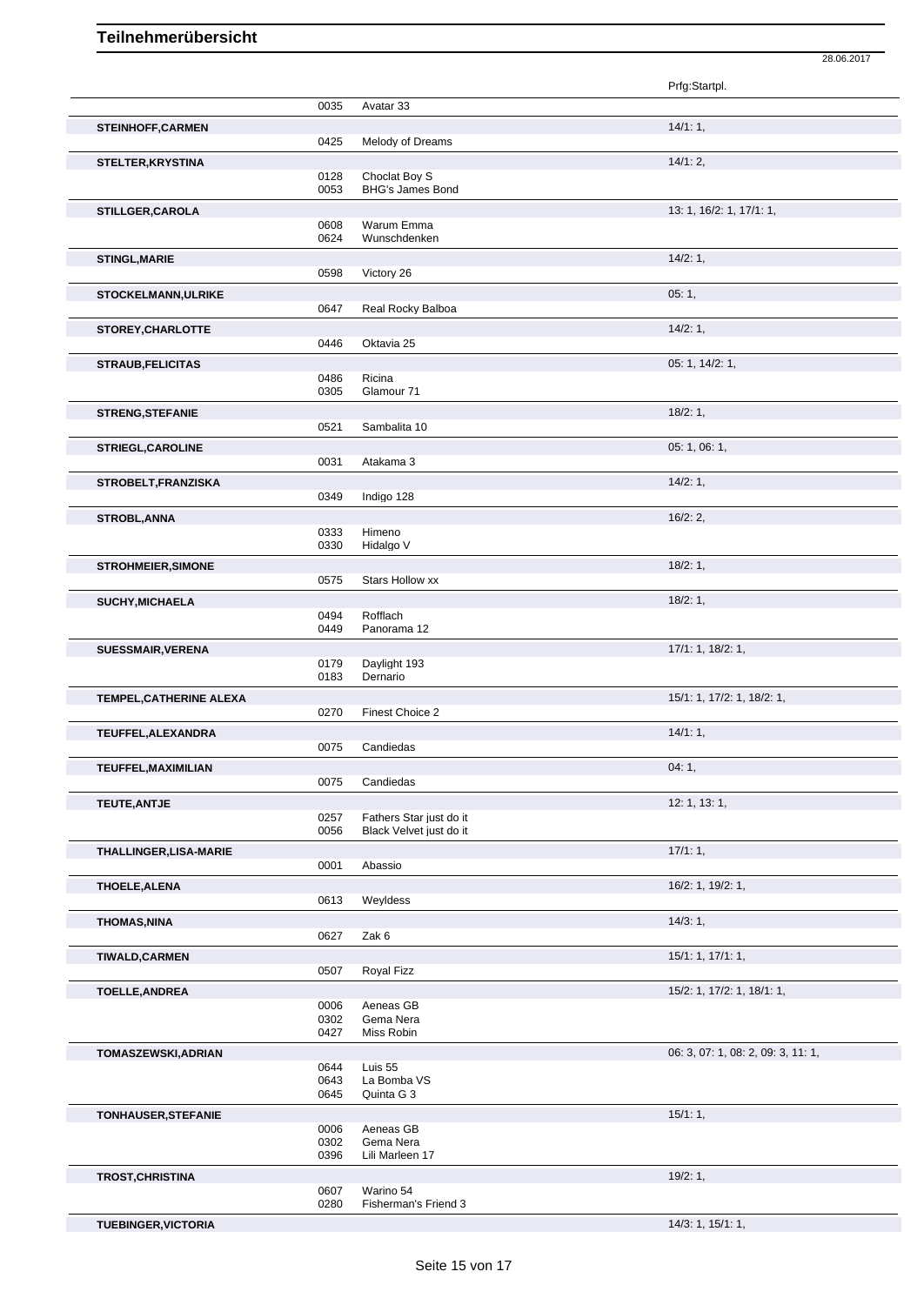|                                 |              |                              | Prfg:Startpl.                             |
|---------------------------------|--------------|------------------------------|-------------------------------------------|
|                                 | 0029         | Anthony's Marley             |                                           |
| ULLMANN, KATHARINA              |              |                              | 12: 2, 16/2: 1,                           |
|                                 | 0096         | Casino Royal 10              |                                           |
|                                 | 0218         | Done Royal                   |                                           |
|                                 | 0405         | Lord Lou 3                   |                                           |
|                                 | 0170         | Dante 130                    |                                           |
| <b>VORREITER, MARION</b>        |              |                              | 17/1:1,                                   |
|                                 | 0352         | <b>Isola Polare</b>          |                                           |
| <b>WAGNER, HANNA SOPHIE</b>     |              |                              | 14/2:1,                                   |
|                                 | 0237         | Dulcinea de Castell          |                                           |
| <b>WALLNER, BARBARA</b>         |              |                              | 15/2:1,                                   |
|                                 | 0209         | Don Filipe 2                 |                                           |
| <b>WEBER, ANN-KATHRIN</b>       |              |                              | 14/2:1,                                   |
|                                 | 0154         | Coritas                      |                                           |
| <b>WEBER, SIEGRUN</b>           |              |                              | 04: 1, 14/1: 1,                           |
|                                 | 0261         | Felicity 26                  |                                           |
| <b>WECHSELBERGER, MELANIE</b>   |              |                              | 06: 1, 08: 1, 09: 1,                      |
|                                 | 0256         | Farytale RZ                  |                                           |
|                                 |              |                              |                                           |
| <b>WEIDENTHALER DR., JULIA</b>  |              |                              | 14/1:1,                                   |
|                                 | 0094         | Casanova ZP                  |                                           |
| <b>WEIGT, SANDRA</b>            |              |                              | 06: 1, 07: 1,                             |
|                                 | 0472         | Quincy 178                   |                                           |
| <b>WEILLER, STEFANIE</b>        |              |                              | 04: 1, 14/2: 1,                           |
|                                 | 0434         | Nabucco AF                   |                                           |
| <b>WEINBERGER, LISA K.</b>      |              |                              | $15/2:1$ ,                                |
|                                 | 0020         | Amiro 49                     |                                           |
| <b>WEINDL, MARTINA</b>          |              |                              | 19/2:1,                                   |
|                                 | 0497         | Ronaldo B                    |                                           |
| <b>WEINFURTNER, CLAUDIA</b>     |              |                              | 05:1,                                     |
|                                 | 0074         | Campino 346                  |                                           |
|                                 |              |                              | 18/1:1,                                   |
| <b>WEINFURTNER, MARIA</b>       | 0489         | Ringo Boy 4                  |                                           |
|                                 | 0531         | San Rubin 5                  |                                           |
| <b>WEINMAYR, EVA-THERESA</b>    |              |                              | 17/1:1,                                   |
|                                 | 0495         | Romeo 822                    |                                           |
|                                 |              |                              | 14/2:1,                                   |
| <b>WEISE, JENNIFER</b>          | 0068         | Cajagoogoo                   |                                           |
|                                 | 0127         | Chine                        |                                           |
| <b>WEISS, JULIA</b>             |              |                              | 19/2:1,                                   |
|                                 | 0121         | Chester 147                  |                                           |
|                                 |              |                              | 12: 1, 14/1: 1,                           |
| <b>WENNMANN, ANNE</b>           | 0278         | First Lady 266               |                                           |
|                                 |              |                              |                                           |
| <b>WENTZLER, VALERIA</b>        | 0172         | Darjeeling 12                | 16/2:1,                                   |
|                                 |              |                              |                                           |
| <b>WETZEL, KATHARINA</b>        |              |                              | 17/1:1,                                   |
|                                 | 0137         | Clyde 27                     |                                           |
| <b>WICH, JUERGEN</b>            |              |                              | 12: 1, 14/1: 1,                           |
|                                 | 0202<br>0224 | Dolce Vita 211<br>DonRöschen |                                           |
|                                 |              |                              |                                           |
| <b>WIESBOECK, MAGDALENA</b>     |              |                              | 02: 1, 03: 2, 06: 1, 07: 2, 09: 1, 11: 2, |
|                                 | 0162<br>0141 | Cupido R<br>Con Chita 2      |                                           |
|                                 |              |                              |                                           |
| <b>WIESBOECK, RAMONA</b>        |              |                              | 05: 1, 08: 1,                             |
|                                 | 0545<br>0346 | Schnösel<br>Iberia 22        |                                           |
|                                 |              |                              |                                           |
| <b>WIESBOECK, TAMARA</b>        | 0545         | Schnösel                     | $15/2$ : 1, $17/1$ : 1,                   |
|                                 | 0532         | Sanday 3                     |                                           |
|                                 |              |                              |                                           |
| <b>WIESER, SOPHIA</b>           | 0216         | Donara 16                    | 06: 1, 07: 1, 09: 1, 11: 1,               |
|                                 |              |                              |                                           |
| <b>WIETHOF, JESSICA</b>         |              |                              | 17/1: 1, 18/2: 1,                         |
|                                 | 0122         | Chico 931                    |                                           |
| <b>WILHELM, JULIA</b>           |              |                              | 18/2:1,                                   |
|                                 | 0401         | Longchamp 6                  |                                           |
| <b>WILKINSON, LAUREN RACHEL</b> |              |                              | 08: 1, 09: 1,                             |
|                                 | 0601         | Vita S                       |                                           |